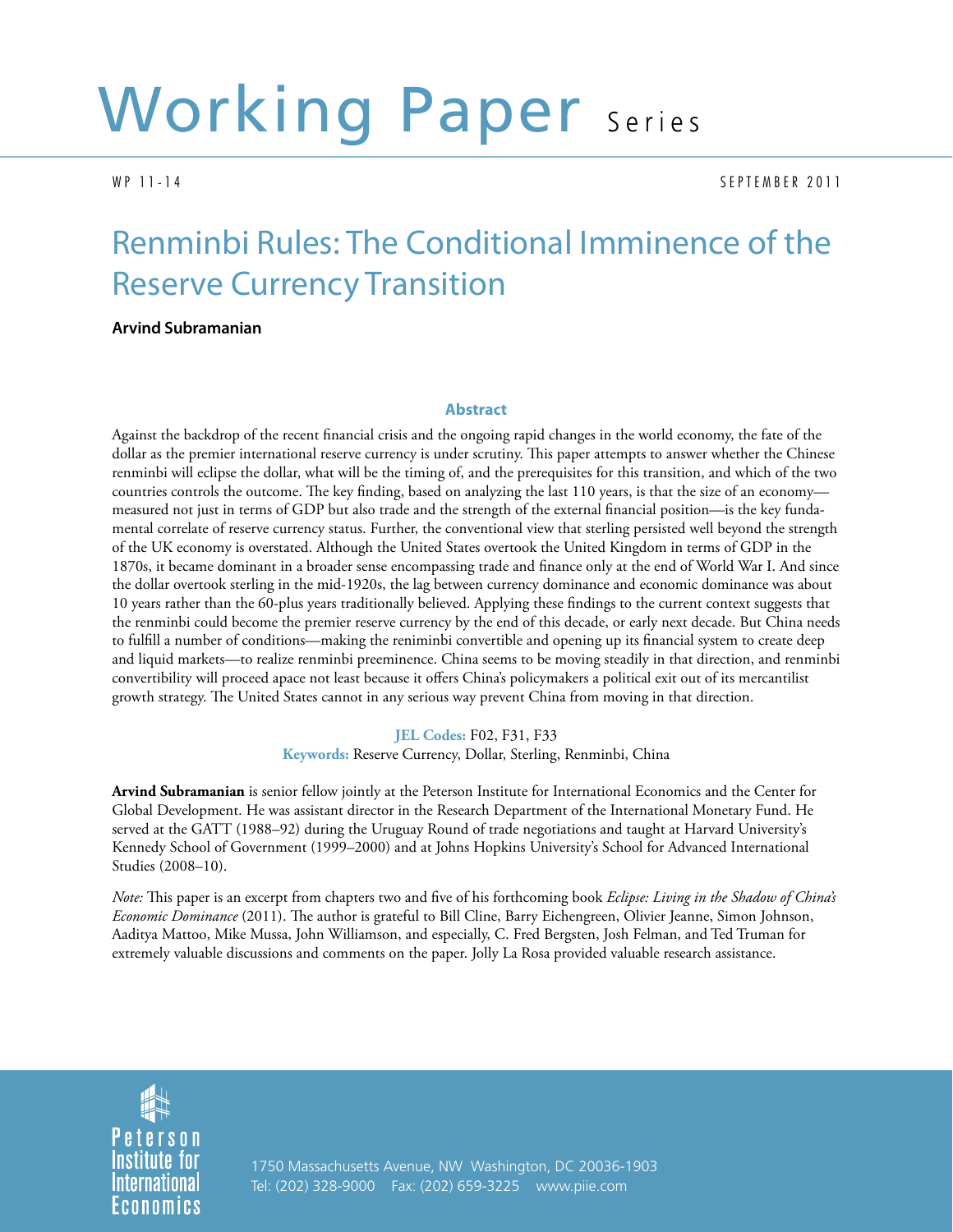"*…the currency of a country which is important in world markets will be a better candidate for an international money than that of a smaller country*." —Paul Krugman (1984)

"*The dollar will end up on history's ashheap, along with sterling, the guilder, florin, ducat, and if you chose to go way back, the Levantine bezant.*" —Charles Kindleberger (1985)

#### **Background**

Currency is an iconic expression of a country's economic dominance. Even if the economic benefits of currency dominance are questionable, countries and their governments do seem to prize that status. Some of the benefits could be psychic, captured, for example, in the Archbishop of Canterbury's insistence that "I want the Queen's head on the banknotes…" (quoted in Goodhart 1995). Others could be political. Indeed, Britain tried to salvage some prestige for its postempire status via its currency. Harold Wilson, Britain's prime minister, said in 1964 that "To turn our backs on the sterling area would mean a body blow to the Commonwealth and all it stands for."1

Even if currency status is not prized for one's own currency, at the very least, countries seem to resent the currency dominance of others. This resentment could be based on the perception of economic gain for the other: Charles de Gaulle, for example, complained bitterly of America's privileged use of "dollars, which it alone can issue, instead of paying entirely with gold, which has a real value, which must be earned to be possessed, and which cannot be transferred to others without risks and sacrifices" (Frieden 2006, 345).

The fate of the dollar has once again become ragingly topical. Questions relating to reserve currencies have periodically obsessed the profession, typically under two conditions. First, when the policies of the principal reserve currency (the dollar) threaten to erode confidence in it (for example, in the 1960s and 1970s), captured in French President Georges Pompidou's famous metaphor: "We cannot keep forever as our basic monetary yardstick a national currency that constantly loses value…. The rest of the world cannot be expected to regulate its life by a clock which is always slow." Second, reserve currency issues become topical when potential rivals to the dollar emerge (as with the euro in the early 2000s).

With equal periodicity, though, the issue has been quietly consigned to forgetfulness. Now, the issue has resurfaced in the aftermath of the global financial crisis with somewhat greater intensity because of a combination of the two developments. First, there is the view that the crisis was occasioned in part by reckless US policies that were in turn aided and abetted by the dollar's reserve currency role, which allowed the recklessness to be financed by outsiders. Joseph Stiglitz made this case in his speech to the United

<sup>1.</sup> There was another strand of opinion in Britain during the 1950s and 1960s that saw sterling's reserve currency status as a burden and wanted to see its gradual demise but in a manner that would not disrupt the UK economy or the international monetary system (Schenk 2010a).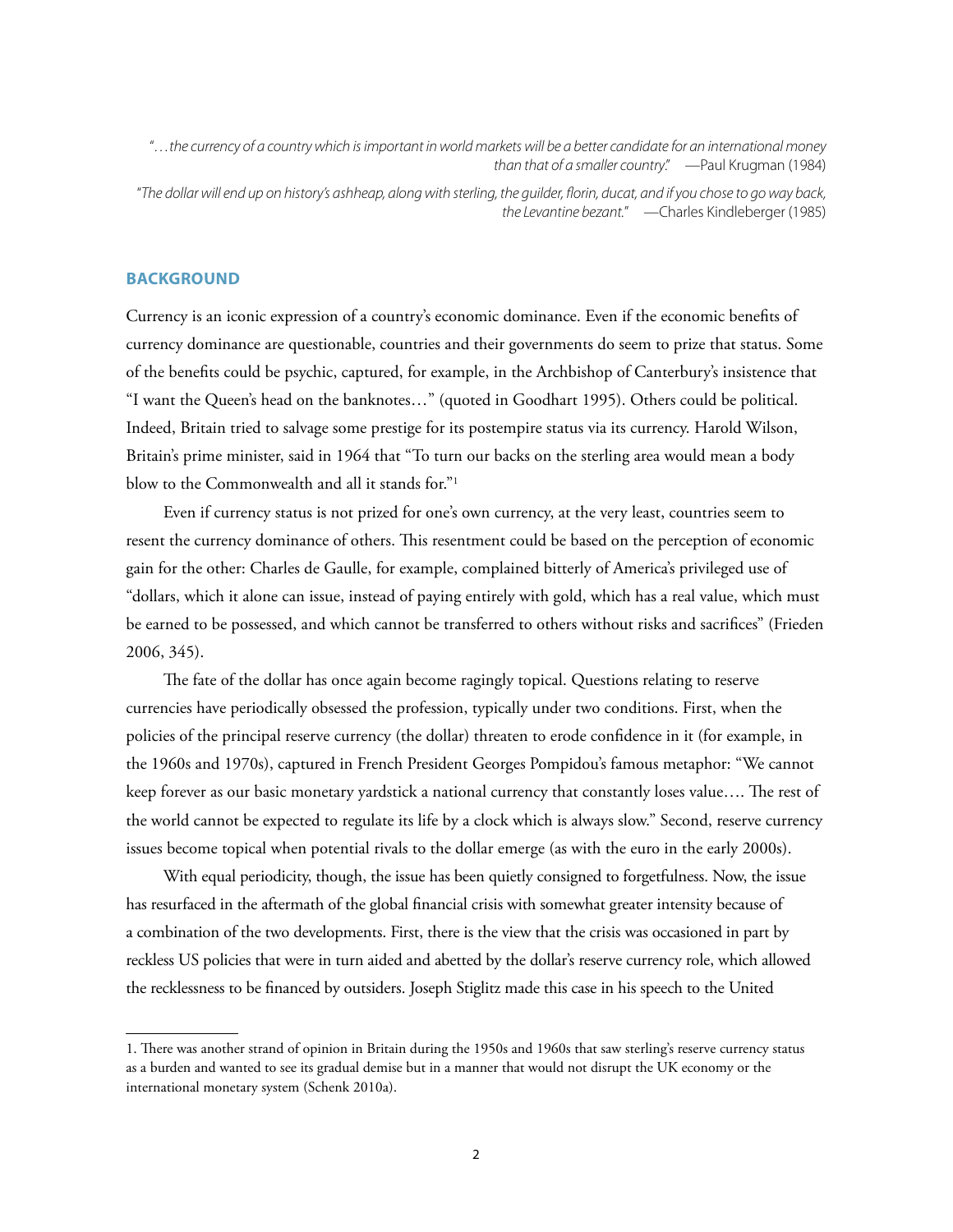Nations in 2009: "The system in which the dollar is the reserve currency is a system that has long been recognized to be unsustainable in the long run." The second reason relates to the rise of China with the possible ascendancy of the renminbi to reserve currency status and the competition that it poses to the dollar.

Similar doubts about the dollar arose in the 1960s, which led to the creation of special drawing rights (SDRs), the international money created through the International Monetary Fund (IMF). But then there was no challenge to the dollar: Indeed, the SDR was created in anticipation of the fear (which never materialized) that there would be too few dollars to satisfy growing international demand for them. In the early 2000s, the euro represented a challenge to the dollar, but there was no systemic crisis that created theoretical angst about the status quo. Today, there is both the angst and the emergence of a potential rival, which makes discussions about reserve currency and the fate of the dollar much more salient.

The recent economic crisis has led some—including most famously the governor of the People's Bank of China—to question the legitimacy and effectiveness of having the dollar as the international reserve currency. There are calls to strengthen the role of the real currencies such as the euro, artificial ones such as SDRs (Williamson 2009, and Ocampo 2010), or both as an alternative to the dominant status of the dollar.

The question that I will be addressing is not the normative one of the desirable composition and configuration of reserve currencies but a positive one: whether changes in the world economy will lead to or be accompanied by any changes in the status of different currencies as international reserve currencies. In particular, I will attempt to answer whether the dollar will be eclipsed by the renminbi, what will be the timing of this transition, and the pre-requisites that will have to be met for the transition to occur.

#### **Definition**

Before one answers these questions, one needs to define reserve currency and assess the benefits (and costs) of being an international reserve currency. Paul Krugman (1984) and Menzie Chinn and Jeffrey Frankel (2007) provide a very useful summary.

An international currency is simply one that is used outside one's own country. The greater the use, the more it merits the description of a reserve currency. Foreign governments and/or foreign private agents seek to use the currency of another country because of the three functions that a foreign currency can perform. These are summarized in table 1, developed originally by Peter Kenen (1983).

Although much of the research on international reserve currencies has focused on reserve holdings by foreign governments, it must be emphasized that reserve currency status reflects use not just by governments but also by the private sector for trade and financial transactions. Hence, a meaningful distinction made by Edwin Truman (2007) is between a "reserve currency," which relates to official transactions, and an "international currency," which includes transactions involving foreign private agents.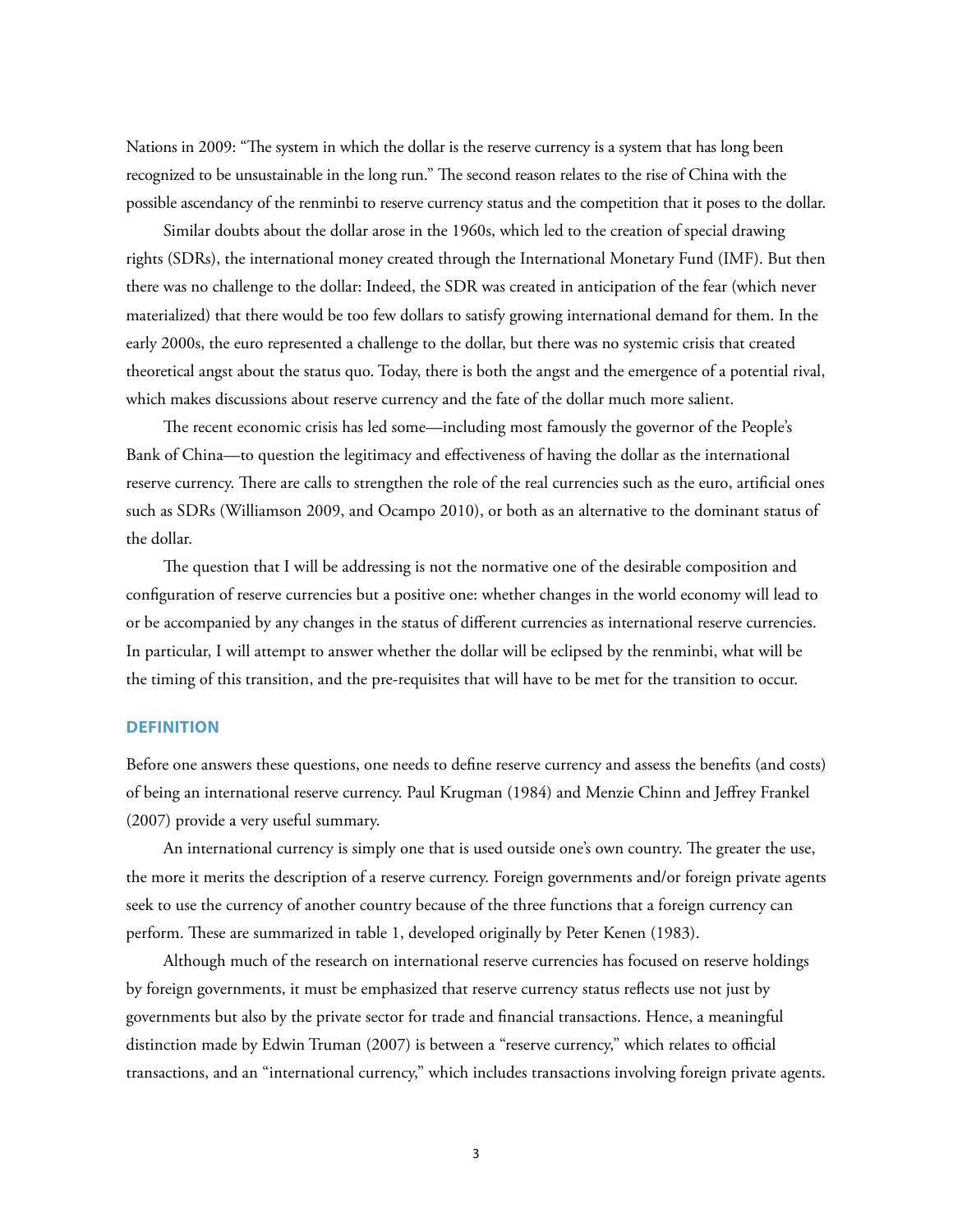The quantitative dimensions of the official holdings of reserve currencies are discussed below but it is worth recalling some of the basic numbers relating to international or private-sector dimensions of reserve currencies. Between 1860 and 1914, nearly 60 percent of world trade was denominated in sterling even though the United Kingdom accounted for about 30 percent of world trade (Schenk 2010a). More recently, when the dollar has ruled, 45 percent of international debt securities were denominated in dollars (end-2008); the dollar was used in 86 percent of all foreign exchange transactions (2007); 66 countries used the dollar as their exchange rate anchor (2008); for many countries, 70 to 80 percent of their trade is denominated in dollars; oil and most commodities are priced in dollars; and in the shadowy world of crime and illicit transactions, "the dollar still rules" (Eichengreen 2010). In some ways, one could argue that private-sector actions are indeed the deep determinants of reserve currency status.<sup>2</sup>

# **Benefits and Costs to Country Issuing Reserve Currency**

Countries exhibit a certain ambivalence about their reserve currencies because there are both benefits and costs associated with reserve currency status.

#### **Benefits**

#### *Convenience for the Country's Residents*

A country's exporters, importers, borrowers, and lenders are able to deal in their own currency rather than foreign currencies. Thus, the transaction costs of obtaining another currency and the psychological costs of having to move or convert from domestic to foreign currencies are lowered or eliminated. When an American tourist goes abroad, he or she can often and in many places buy goods and services for dollars because the latter are widely accepted or easily exchanged for local currency. A Thai tourist, on the other hand, will have had to go to the bank to get the relevant local currency for his expenditures. For banks and other financial institutions, there may also be some cost advantage to dealing in one's own currency: When transactions are denominated in dollars, foreign economic agents have to convert it back to their local currency to understand the transaction; in contrast, US agents avoid the nuisance of having to do this conversion. This is all rather like the convenience of dealing in one's own language.

#### *Seigniorage or Exorbitant Privilege in Good Times*

The advantage that comes from having other governments' citizens hold—or willing to hold—one's currency is a narrow definition of seigniorage captured in this quote from columnist Thomas Friedman:

<sup>2.</sup> As Eichengreen (2010) notes: "It still makes sense for countries to hold their reserves in the same currency that they use to denominate their foreign debt and conduct their foreign trade, since central banks use the funds to smooth debt and trade flows and intervene in foreign exchange markets."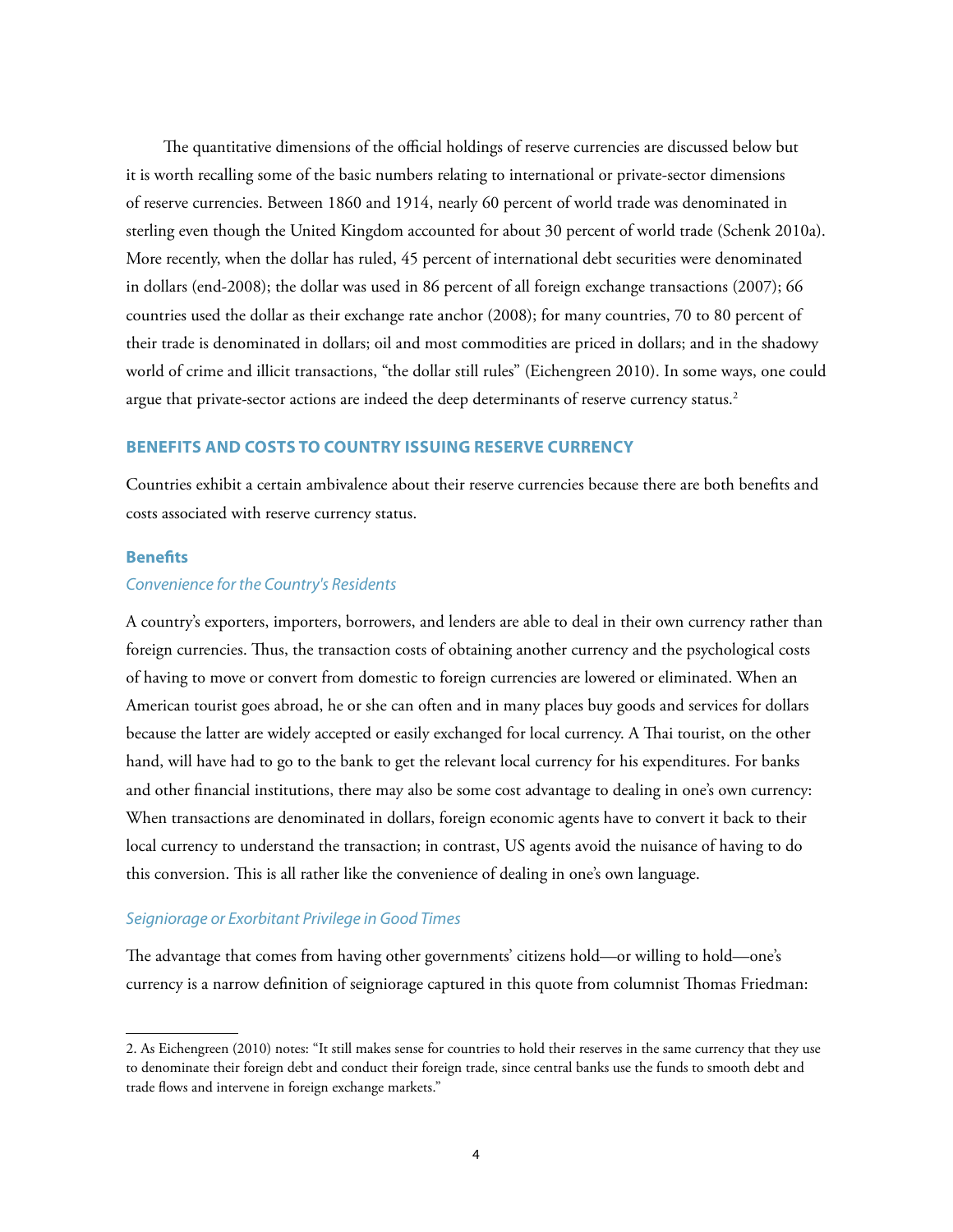"The United States has an advantage few other countries enjoy: It prints green paper with George Washington's and Ben Franklin's and Thomas Jefferson's pictures on it. These pieces of green paper are called 'dollars.' Americans give this green paper to people around the world, and they give Americans in return automobiles, pasta, stereos, taxi rides, hotel rooms and all sorts of other goods and services. As long as these foreigners can be induced to hold those dollars, either in their mattresses, their banks or in their own circulation, Americans have exchanged green paper for hard goods."

But a broader definition of seigniorage—and indeed the heart of reserve currency status, also called "exorbitant privilege" (coined by Charles de Gaulle and his adviser Jacques Rueff)—is the ability to borrow abroad large amounts cheaply in one's own currency, especially while simultaneously earning much higher returns on investments (including FDI) in other countries.

Although the empirical evidence is unclear, exorbitant privilege can be interpreted as the ability to run large current account deficits—and hence run up large debts denominated in one's own currency at low interest rates—safe in the knowledge that others will be willing to finance it on account of the special status for the currency. 3

# *Seigniorage or Exorbitant Privilege in Bad Times*

Perhaps as important a benefit or even more so might be the attenuation of costs in times of financial crises. Having a reserve currency might imply lower interest costs and more enhanced capital-market access than would otherwise prevail during a crisis. This helps avoid currency meltdowns and the associated dislocations that usually accompany severe financial crises. In the recent crisis, the United States benefited from such a flight to quality, which meant that markets did not start pricing in default probabilities.

# *Political Power and Prestige*

Having one's currency as the reserve currency tends to confer power and prestige. In the most recent global financial crisis, for example, the United States, or rather the Federal Reserve, supplied countercyclical liquidity to the extent of \$600 billion to Europe and several emerging markets. Partly by virtue of its reserve currency status, the Federal Reserve could essentially use its balance sheet to help the world. This conferred prestige, and had the United States wanted to, it could have exploited this source of power.

<sup>3.</sup> The United States has consistently earned more on it investments overseas than it has had to pay on its debts, a differential of about 1.2 per cent per annum (Cline 2005, 49). A few recent studies speak to the seigniorage gain. One study finds 10-year bond yields were 70 basis points lower as a result of foreign capital inflows (Bandholz, Clostermann, and Seitz 2009). Still another suggests that the increase in US treasuries held by foreigners depressed yields by 90 basis points (Warnock and Warnock 2009).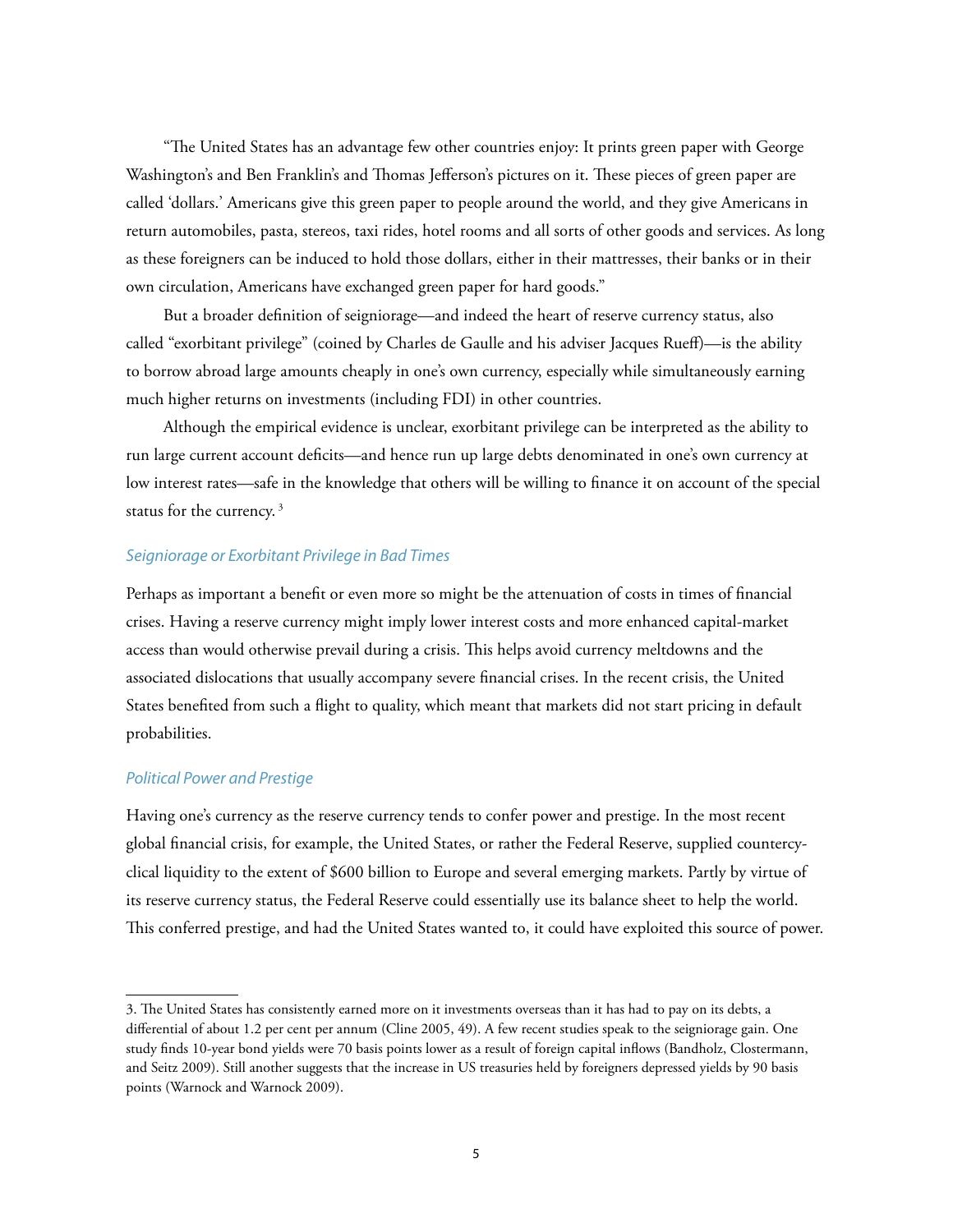Britain's gradual loss of key currency status was simultaneous with its gradual loss of political and military preeminence as noted in the quote from Harold Wilson above.

History provides at least two other very interesting examples of the use of reserve currency status by the United States for achieving noneconomic and economic objectives.

The first relates to the Panamanian experience of the 1980s. Panama was effectively a completely dollarized economy, with the bulk of the money supply comprising dollars. In 1988, following accusations of corruption and drug dealing against General Manuel Noriega, the United States froze Panamanian assets in US banks and all payments and dollar transfers to Panama were prohibited. The economy was afflicted by a severe liquidity shortage and was effectively demonetized, and output shrank by nearly 20 percent. In the words of a former US ambassador to Panama, these actions had done the most damage to the economy "…since Henry Morgan, the pirate, sacked Panama City in 1671." These sanctions were not enough to overthrow Noriega but the power to inflict pain on others from possessing a reserve currency was clear (Cohen 1998, 44–46).

Another interesting, if less known example, illustrating the use of currency dominance to achieve other economic objectives—in this case promoting the interests of a country's financial sector—dates back to pre-Fidel Castro Cuba. Andrews (2006, 88) is worth quoting:

Like many other Caribbean-basin countries that fell under the direct and indirect influence of the United States during this period, Cuba's domestic monetary system became increasingly dollarized during the first two decades of the twentieth century. When a financial crisis struck in 1920–21, Cuban-owned banks collapsed because they had no access to the lender-of-last-resort facilities of the US central bank. US banks then quickly emerged in a dominant position in the Cuban financial system. In this way, the United States exerted a major influence over the Cuban financial system simply by what Strange calls a "nondecision," that is, by not providing lender-of-last resort support to Cuban banks. Interestingly, after this crisis, the US Federal Reserve Bank of Atlanta (as well as that of Boston, between 1923 and 1926) established an agency in Cuba to carry out lenderof-last-resort functions.

Through nonaction, the power from reserve currency was leveraged to promote American banks, and through subsequent conscious action the interests of these banks were consolidated.

# **Costs**

#### *Exorbitant Curse Not Privilege*

Seigniorage has a flip side. The fact that a currency is considered special makes it attractive to hold, increasing the demand for it, and causing the currency to appreciate and render exporters less competitive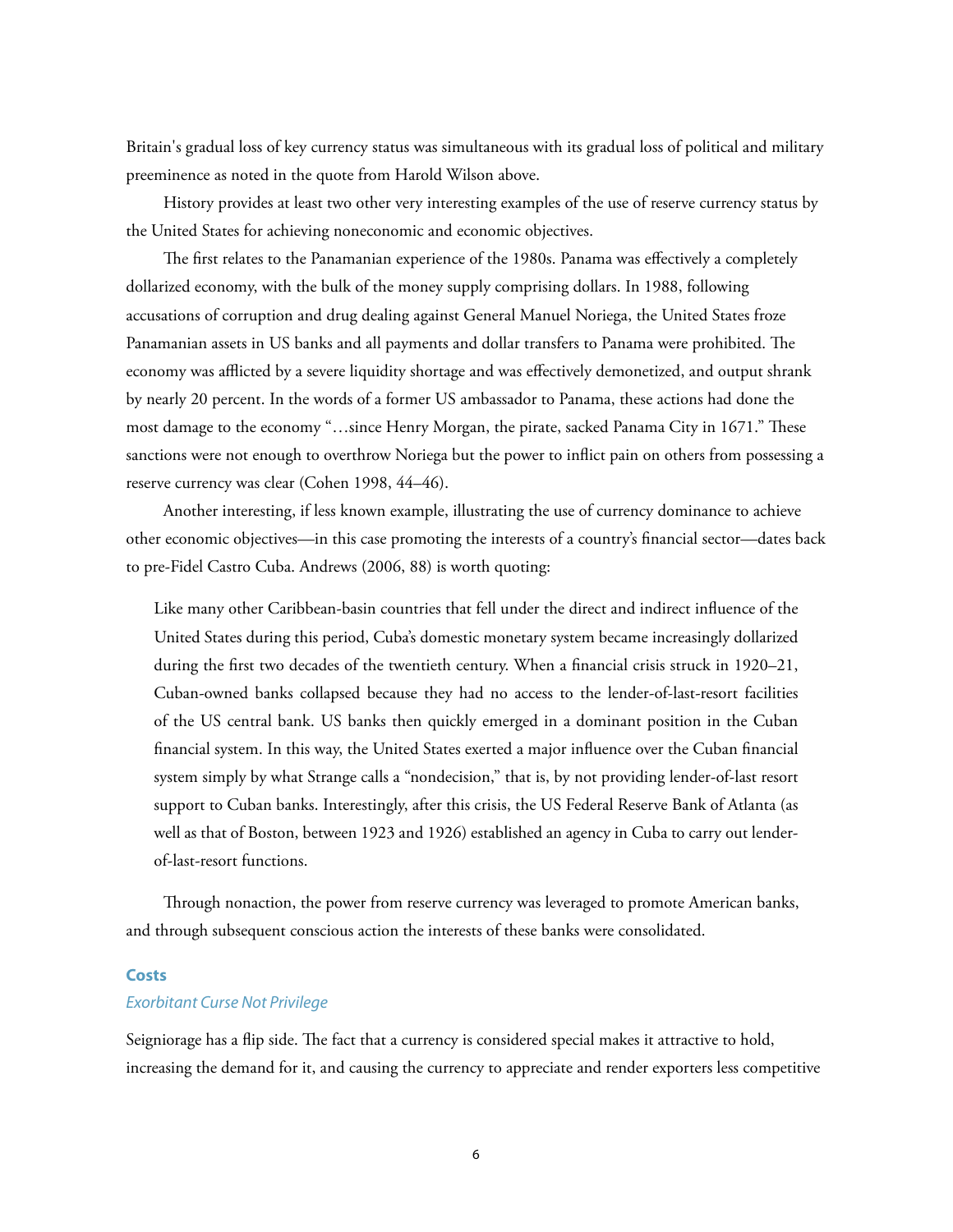on world markets. Bergsten (1975, 2009) has a stronger version of this curse. In his view, the ability to finance current account deficits more easily can lead to irresponsible government and private-sector behavior, thereby contributing to financial instability. The US experience in the recent global financial crisis is a case in point, the argument being that the large current account deficits—stemming in part from reserve currency status—led to large capital inflows and cheap and easy money, which combined with lax regulations led to reckless behavior and sowed the seeds for the crisis. Reserve currency status, and the cheaper financing it afforded, may have been the rope that allowed the United States to hang itself.

# *Vulnerability from Exorbitant Privilege*

Exorbitant privilege also creates a vulnerability to external actions among those who have bought US assets. China arguably has some leverage over the United States because of its ability to sell its large stockpile of US treasuries. Many of the sterling bloc countries after World War II were in a position to sell their sterling holdings, creating instability and complicating UK macroeconomic management. In 1966, Malaysia held 14 percent of Great Britain's net liabilities to sterling area countries and was able to threaten to sell these holdings and destabilize sterling as a way of successfully staving off UK political pressure to force it to integrate monetarily with Singapore (Andrews 2006).

#### *Burden of Responsibility*

This is the flip side of the power that can come from reserve currency status. The monetary authorities in the country of the leading international currency may have to take into account the effects of their actions on world markets, rather than being free to devote monetary policy solely to domestic objectives. Truman (2007) argues that the Federal Reserve probably cut interest rates more than it otherwise would have in the second half of 1982, and again in late 1998, in response to international debt problems in Latin America and elsewhere. The United States has also been reluctant to see other countries officially dollarizing (Argentina) for fear of having to accept any burden of responsibility, even if only implicit.

The best example of the costs of preserving reserve currency status comes from sterling. Strange (1987) argues that preserving sterling's international role required higher defense spending and higher interest rates to keep sterling strong, which also undermined export competitiveness. At several times between 1949 and 1967 the United Kingdom chose not to devalue sterling, partly because of the fear that such a move would destroy the sterling bloc and jeopardize the Commonwealth. In the Suez crisis, part of the United Kingdom's vulnerability stemmed from wanting to avoid the effects of devaluation on the sterling bloc and hence on the remains of empire.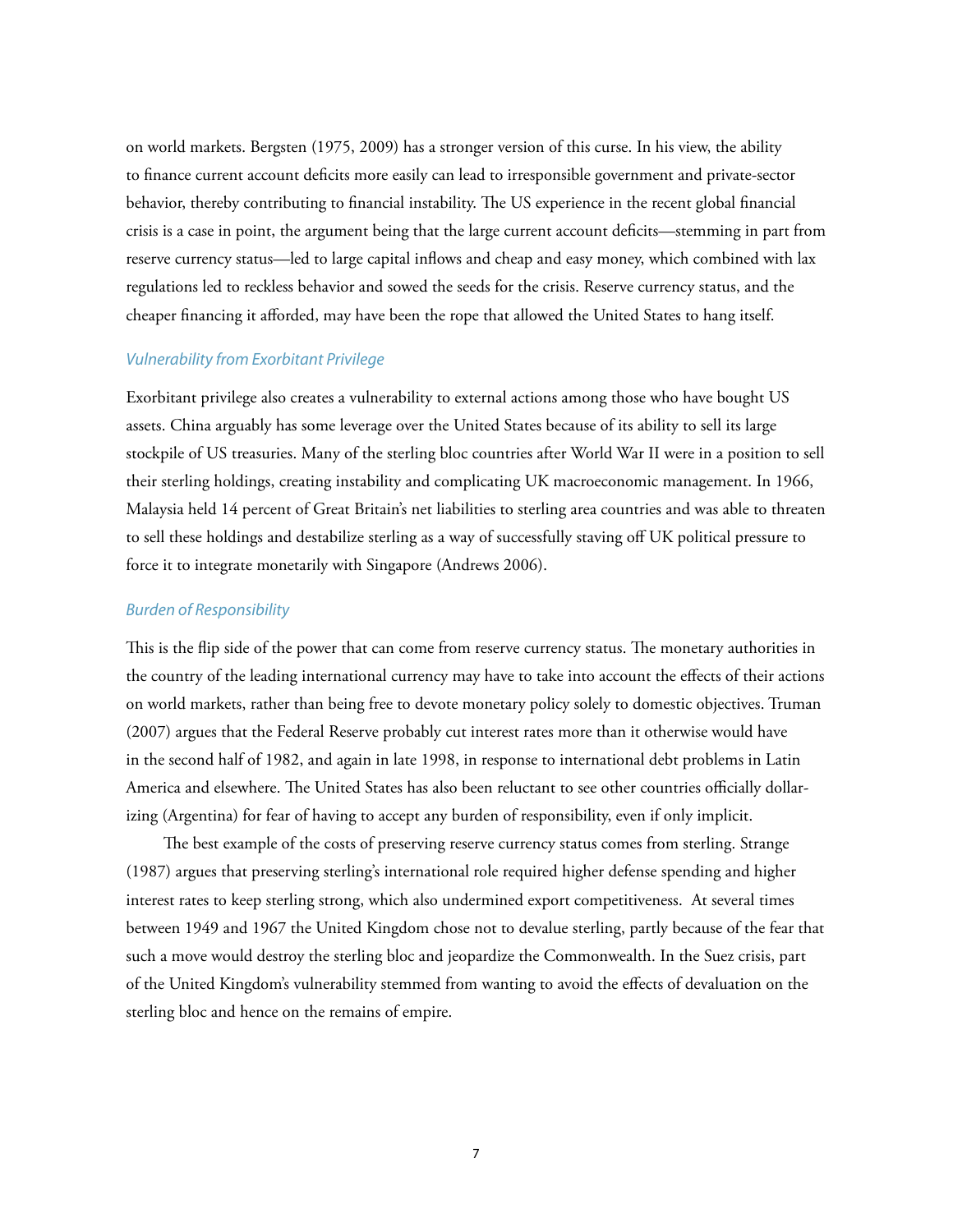# *The "Costly" Prerequisites*

One point that is not sufficiently emphasized and which lies at the heart of China's dilemma in elevating its currency to reserve currency status—or rather, allowing its currency to be elevated—relates to the demanding prerequisites. Reserve currency status requires as a sine qua non an openness to capital flows and elimination of domestic financial repression. Put simply, for a currency to become a reserve currency it must be available for use by outsiders, especially for outsiders to buy assets in the country issuing the currency. But a domestic growth strategy that is predicated on maintaining an undervalued exchange rate and generating rapid export growth is difficult to sustain the more open a country is to capital flows: When foreigners buy a country's assets, the purchase leads to greater capital inflows making the currency stronger, and exports less competitive. For China, therefore, there is a tension between the export-led growth strategy, which requires denying foreigners the ability to buy Chinese assets, and promoting reserve currency status, which requires allowing unrestricted access to foreigners to buy Chinese assets.

# **Short History**

One way of answering the question of changes in reserve currency status—especially in relation to the dollar and renminbi going forward—is to turn to history. Which countries have enjoyed reserve currency status historically and when and why have there been significant transitions?

Figure 1 plots the reserve holdings of the top three reserve currencies at selected points in time between 1899 and 2009. Until the postwar period, there was never just one reserve currency. Peter Lindert's (1969) analysis showed that in the period before World War I, pound sterling was the dominant reserve currency but by no means the currency hegemon. According to Lindert's calculations, in 1913 sterling accounted for 38 percent of all official currency holdings, while the comparable share of the French franc and German mark were 24 and 13 percent, respectively. In 1899, the figures for the three countries were respectively, 43, 11, and 10 percent. Holdings of nonsterling reserves were especially pronounced in regions commercially and financially linked to France (for example, Russia) and Germany.

The dollar made its first appearance as a reserve currency in the interwar years. In this period, the pound and the dollar accounted for roughly equal share of reserve holdings. Although the dollar surpassed sterling around the mid-1920s, according to Eichengreen and Flandreau (2008), they traded places for the top spot afterwards: In 1931, when sterling went off the gold standard in the wake of serious economic problems, sterling reserves fell. But when the dollar went off the gold standard some switching occurred back into sterling.

After the establishment of the Bretton Woods system in 1945, the dollar was the de facto reserve asset (even though all currencies were still denominated in terms of gold) and enjoyed a near monopoly status. The European currencies, including sterling, were not convertible into gold until 1958. But this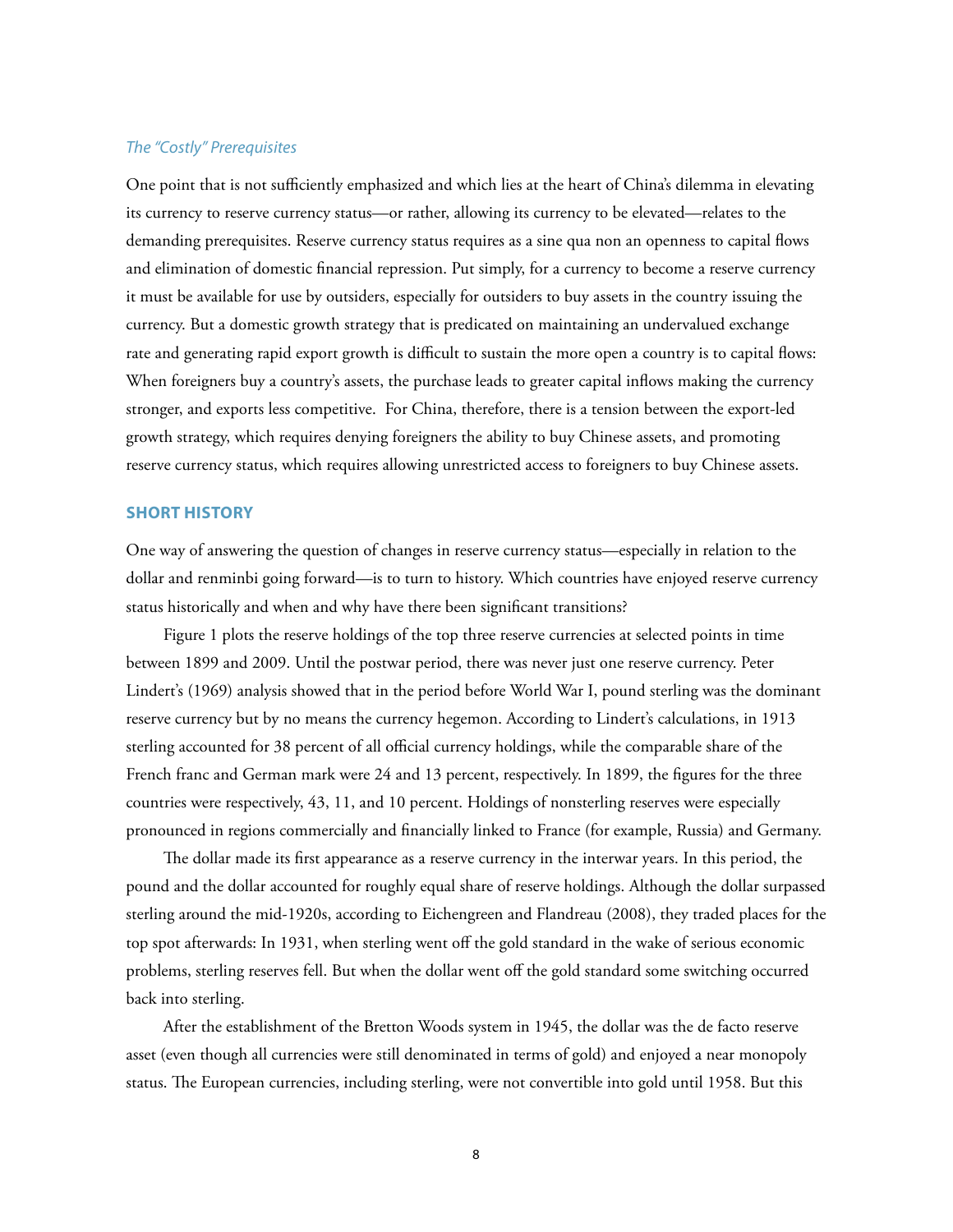dominance of the dollar is not quite reflected in the data because of the persistence of sterling as a reserve currency. According to estimates in Robert Triffin (1961), the share of sterling in world foreign exchange reserves was higher than that of the dollar until 1954 (27 and 26 percent, respectively); thereafter the dollar's share rose steadily, reaching 65 percent in 1973. On other measures of reserves (for example, liquid foreign assets), the dollar had overtaken the pound by 1945.<sup>4</sup>

The high share of sterling post–World War II is misleading because many if not most of these reserves were held by countries (mainly UK colonies) in the sterling area. When World War II broke out, the sterling bloc countries within the British Empire agreed to protect the external value of sterling by essentially extending credit to Britain and accepting sterling-denominated IOUs. Legislation was therefore passed throughout the empire formalizing the British sterling bloc countries into a single exchange control area.

Thus sterling balances were blocked and could only be used to buy British goods. That sterling was in fact a diminished currency, with its elevated status propped up by the sterling area measures, is revealed by the events of 1947. As part of the Anglo-American agreement negotiated by John Maynard Keynes after World War II, restrictions on the use of sterling had to be removed in return for the United States being willing to extend financial assistance to the United Kingdom. When this agreement was implemented in 1946, residents in sterling area countries rushed to convert sterling into dollars to purchase American goods. The consequential loss of nearly 40 percent of UK reserves (1 billion out of 2.5 billion) led quickly to the restoration of restrictions on sterling convertibility (Eichengreen 2010).

Holding European currencies as reserves started becoming attractive in the 1960s as the European countries began to gradually relax exchange controls for capital account transactions, while the United States generated inflation, and imposed ad hoc restrictions on capital outflows as a way of protecting the balance of payments.<sup>5</sup> This led to the development of the eurodollar market. The German mark and Japanese yen featured more prominently in official reserve holdings from the mid-1970s onwards, with a corresponding decline in the dollar, according to IMF data.

Since the early 1990s, the dollar has made a comeback, and the euro—since its introduction in 1999—has increased its share of global reserve holdings (see figure 1). For much of the post-1973 period, though, the dollar has accounted for a vast bulk of the share of official foreign exchange reserves held by the world.

<sup>4.</sup> Schenk (2010b) has a slightly different interpretation: "In the 1950s the sterling area (35 countries and colonies pegged to sterling and holding primarily sterling reserves) accounted for half of world trade, and sterling accounted for over half of world foreign exchange reserves. In the early post-war years, this share was even higher: the IMF estimated that official sterling reserves, excluding those held by colonies, were four times the value of official dollar reserves and that by 1947 sterling accounted for about 87 percent of global foreign exchange reserves. It took ten years after the end of the war (and a 30 percent devaluation of the pound) before the share of dollar reserves exceeded that of sterling."

<sup>5.</sup> The interest equalization tax first imposed by the United States in 1963 is seen as a key trigger for the development of the Eurodollar market.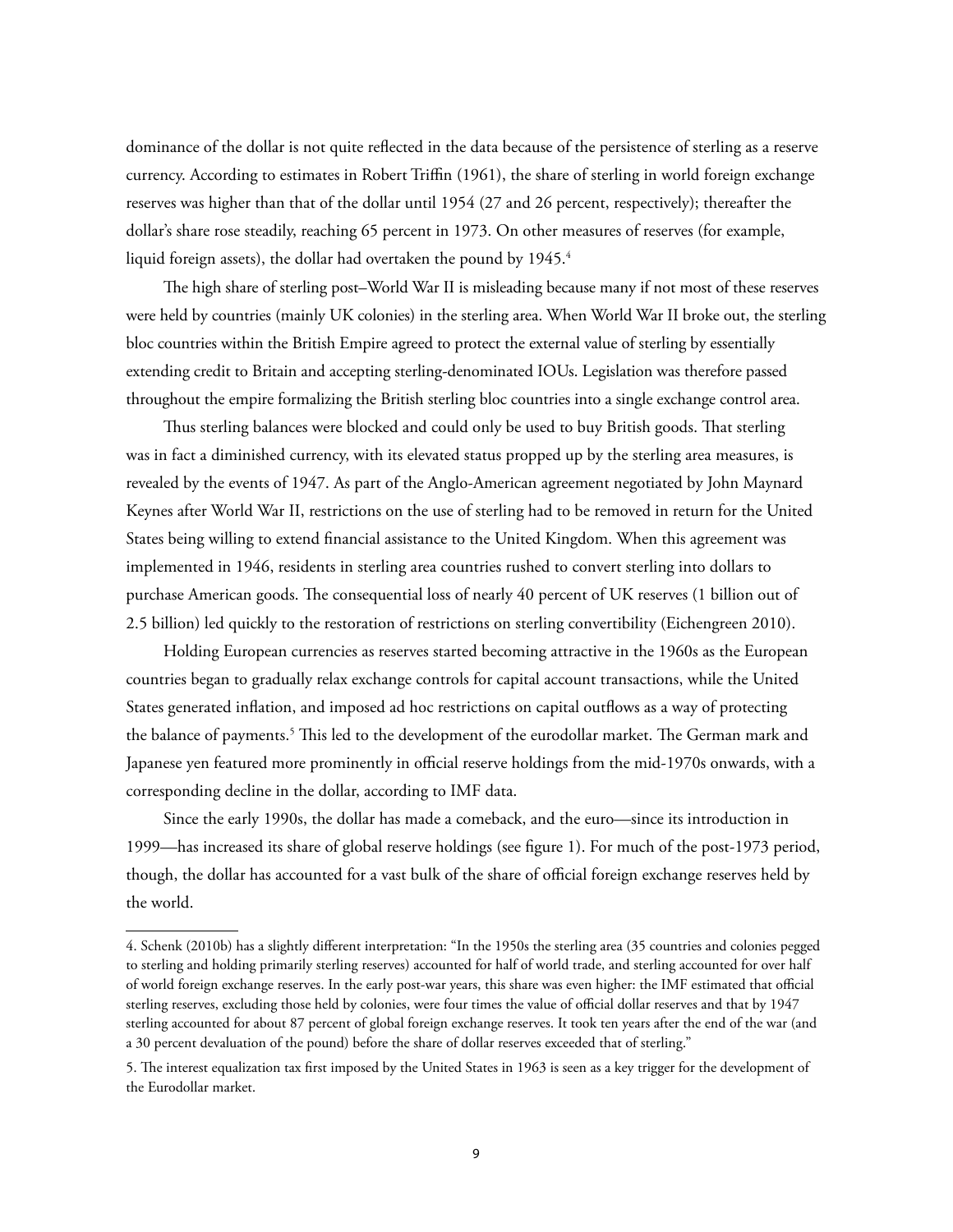In 1970, a new reserve currency was issued by the IMF called the special drawing right. This action was in response to the belief, spawned by the analysis of Robert Triffin, that there would be an inherent shortage of international liquidity. The shortage would result because there were limits on the amount of dollars that the United States—or any reserve currency center—could supply to the rest of the world in response to the demand for them. If there was too great a supply (as occurred in the United States during the late 1960s and 1970s, leading to current account deficits) foreigners would lose confidence in the currency and in its ability to stabilize and hold value. And if the United States responded by reducing its deficits, there would not be enough dollars in the rest of the world to grease the wheels of trade and finance. The solution therefore was to create a synthetic reserve asset to supplement the supply of the reserve currency (and gold). This reserve asset—or international money—was the SDR (see Williamson 2009 for a lucid history of SDRs).

# **What Determines Reserve Currency Status? A Simple Econometric Analysis**

Table 1 relates the desirable prerequisites of the country issuing the reserve currency to its three key functions. To be an attractive store of value, the issuing country should have low and stable inflation as well as a stable and relatively strong currency. To be a good medium of exchange and to serve as a unit of account, a reserve currency must be widely transacted and accepted. A country that is large in output, trade, and finance will naturally find its currency widely transacted and hence more likely to be widely accepted.

There is a certain circularity or self-reinforcing quality here: The more transacted a currency is, the more there will be an incentive to use this currency as a medium of exchange and as a unit of account, and hence the more it will be transacted and so on.6 Also, the more deep and liquid the financial markets of a country, the easier it will be to raise money in that currency and hence easier to make payments and easier to store value.

Putting all these together suggests that any quantitative analysis of the determinants of a reserve currency must include the size of a country's economy, trade and external financing, the development of its financial markets, the confidence that investors have in the currency as a store of value, and how extensive its use already is.

<sup>6.</sup> Chinn and Frankel (2007) draw an analogy with language: "One can make an analogy with language. If one sat down to design an ideal language, it would not be English. (Presumably it would be Esperanto.) Nobody would claim that the English language is particularly well-suited to be the world's lingua franca by virtue of its intrinsic beauty, simplicity, or utility. It is neither as elegant and euphonious as French, for example, nor as simple and logical in spelling and grammar as Spanish or Italian. Yet it is certainly the language in which citizens of different countries most often converse and do business, and increasingly so. One chooses to use a lingua franca, as one chooses a currency, in the belief that it is the one that others are most likely to use."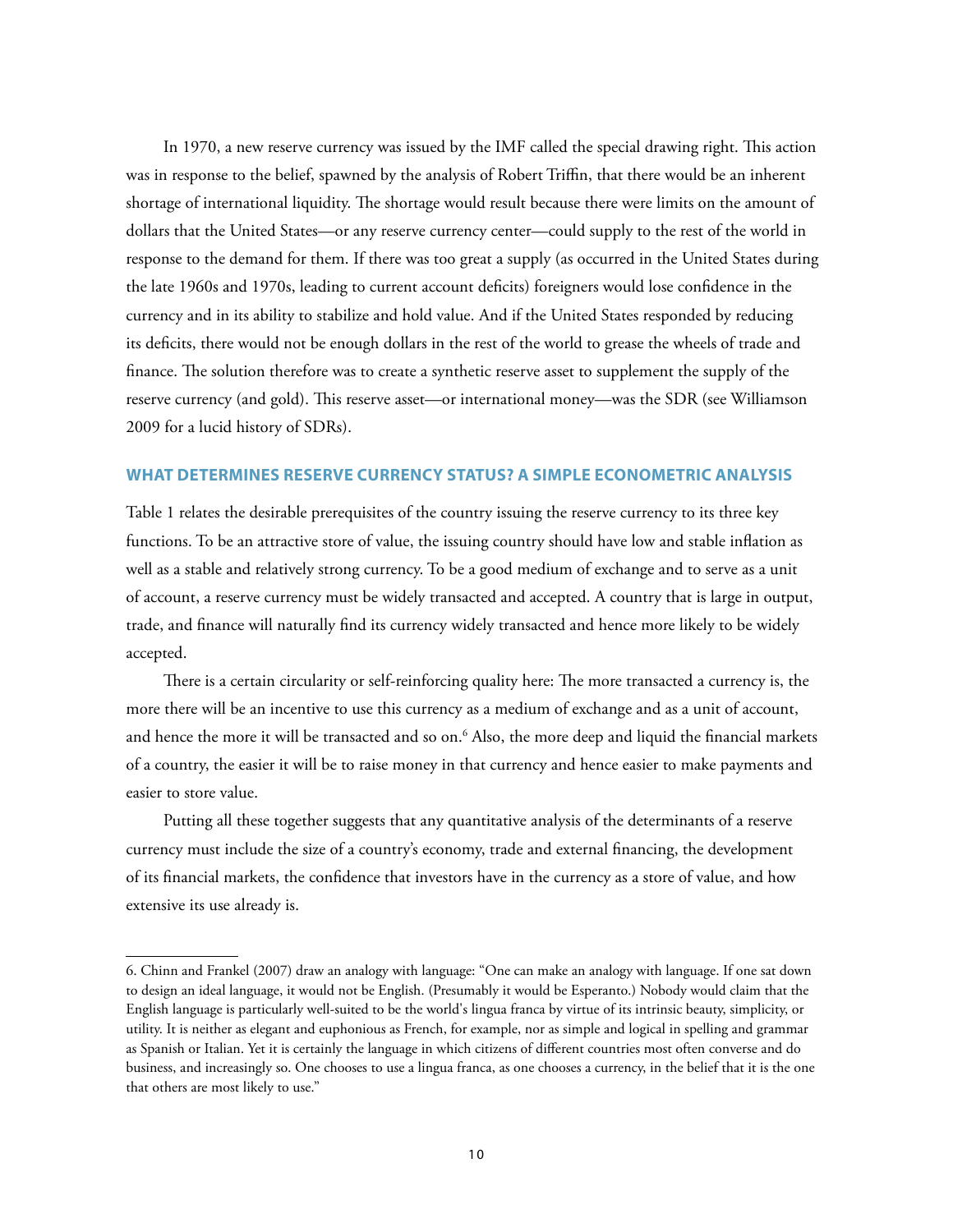There is an extensive literature examining the determinants of reserve currency status.<sup>7</sup>

My analysis will depart from the existing literature in two ways motivated by a historical perspective on the issue. First, it will span a much longer time period, between 1900 and 2010, compared with existing contributions that focus on the period after 1973.

Second, I will wield Occam's razor to narrow the list of determinants to (1) relative size, albeit measured along three economic dimensions (income, trade, and external finance, which are also the determinants of economic dominance more broadly as discussed in my forthcoming book (Subramanian 2011)); and (2) persistence or the self-reinforcing characteristic of a reserve currency.

Krugman (1984) provides justification for such a simplification. In his view, the two key determinants of a reserve currency are: "First, the currency of a country which is important in world markets will be a better candidate for an international money than that of a smaller country. Second, the use of a currency as an international money itself reinforces that currency's usefulness, so that there is an element of circular causation." Jeffrey Frankel (1995) makes the same case in favor of size while also elaborating on the relevant dimensions of "world markets": "The currency of a country that has a large share of international output, trade, and finance has a natural advantage"

Simple regression analysis is used here to relate reserve currencies to the three key determinants to see if there is any strong association between the two variables. I have compiled data on the major reserve currencies going back to 1899. The analysis is restricted to the major reserve currencies in each period (sterling, franc, and marks, pre-1913; sterling and dollar for 1929 and 1958; dollar, franc, sterling, yen, and German mark between 1975 and 2000; and dollar, sterling, yen, and the euro since then).<sup>8</sup>

I chose selected years for the analysis, depending on data availability and also because I want to estimate long-run rather than high frequency relationships. Thus, I selected data for every ten years beginning with the most recent period (2009, 2000, 1990, and 1980) and then chose those years for which data were available (1900, 1919, 1929, 1958, and 1976). The longest gap is for the period between 1929 and 1958 because data are most shaky for this period according to Eichengreen and Flandreau (2008). Chinn and Frankel (2007), in contrast, estimate the relationship for annual data from 1973 onwards. They also have a more expanded set of explanatory variables, including inflation differentials, depreciation, foreign exchange market turnover ratio, etc. As discussed in the text, our specification is more parsimonious, restricted to GDP, trade, and net debtor/creditor status. $^9$ 

8. One could add Switzerland to the sample.

<sup>7.</sup> See among others, Aliber (1966), Alogoskoufis and Portes (1992), Bergsten (1975), Kenen (1983), Krugman (1984), Kindleberger (1981), Matsuyama, Kiyotaki, and Matsui (1993), McKinnon (1979), Portes and Rey (1998), Rey (2001).

<sup>9.</sup> The share of a country in world GDP and trade are simple to define and measure. That is less true in the case of the net creditor variable. I define it in the following manner: For any given time period, the cumulative current account balance of a country (over the preceding 10 years) is measured. The cumulative net flow of capital for the world as a whole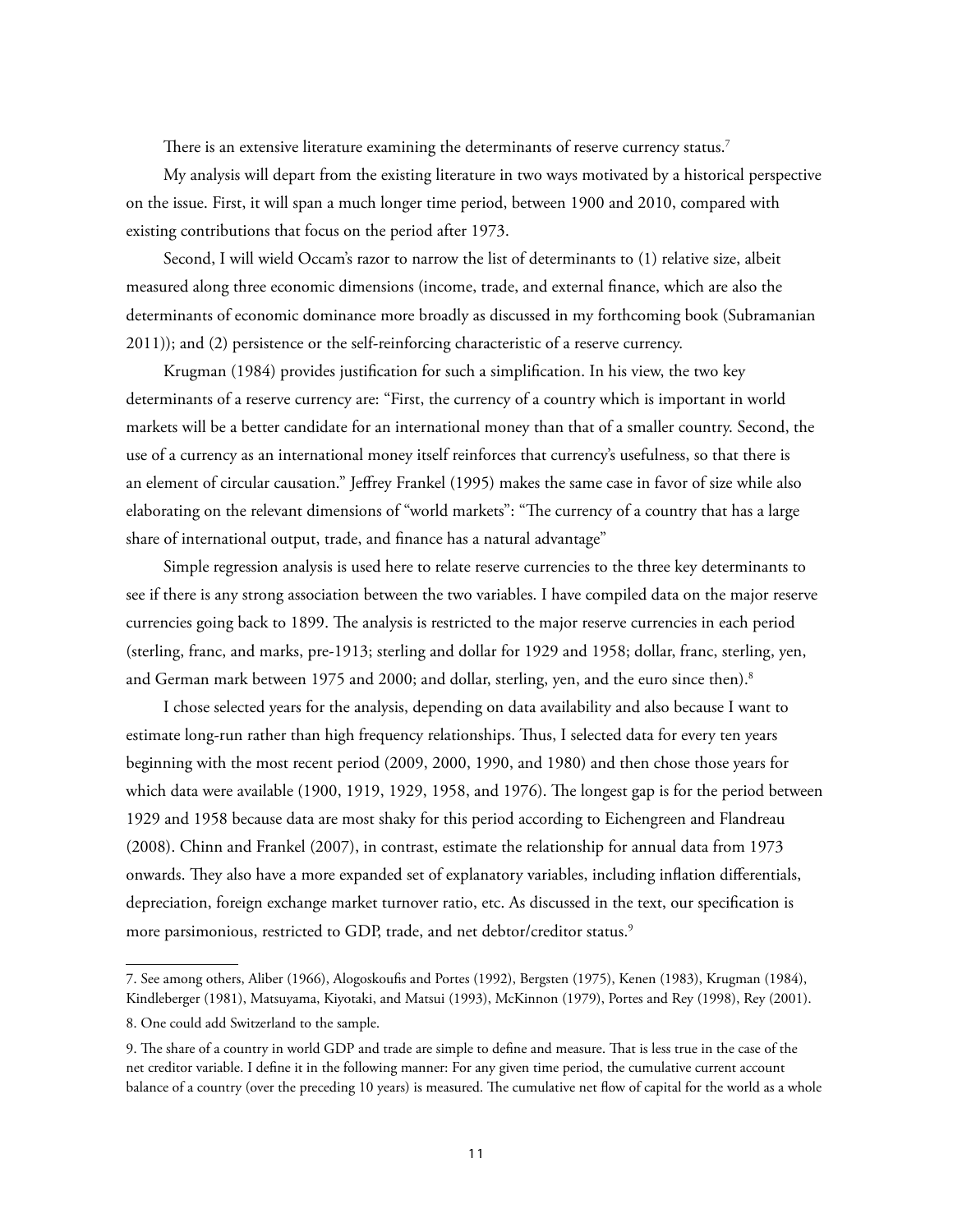One important technical point that we draw from Chinn and Frankel (2007) is in specifying the left hand side variable. They suggest that the functional form relating reserves to the underlying determinants cannot be linear because the dependent variable (currency shares) is bounded between 0 and 1. They suggest using a logistic transformation to take account of this constraint, which I adopt. Thus the dependent variable is log (share/(1-share)), where share refers to the share of a currency in total global holdings of reserves. This functional form also captures persistence in reserve holdings that Krugman (1984) and others have argued is a key determinant of reserve holdings.10

Thus, of the many determinants suggested by Chinn and Frankel (2007), I use only two—size and persistence. My neglect of the other variables is partly due to limited data availability because it is not easy to find data on the depth of financial or foreign exchange markets going back in time; and partly due to the fact that over long periods, differences between reserve currency countries in inflation, for example, (which affects the attractiveness of a currency as a store of value) is not that significant. And as the results clearly suggest, ignoring these other factors does not seem to be a major problem because the limited set of explanatory variables seems to account for a surprisingly large share of the variation in reserve currency holdings.

Table 2 reports results for two ways of calculating reserve holdings. In the first four columns of the table, the reserves of each currency are expressed as a share of total official reserves; in columns 5 to 8, reserves are expressed as a share of all reserves whose denomination is accounted for. Results do not change significantly across these two definitions, except that in the former specification, the net creditor status variable is statistically more significant. Columns 1 and 5 use all the observations. The specifications in all the other columns drop the observation for the United Kingdom in 1958, which, for reasons discussed in the text, was an outlier because sterling was artificially propped up by special policy measures. In columns 3 and 7, the observation for the United States in 2009 is also dropped.

is calculated by adding up the current account surpluses for all countries running surpluses. The country's cumulative balance as a share of the world's cumulative balance is the measure that we then use in the regressions. Thus, the range of this variable is between plus 1 (when there is one country exporting all the world's capital to all the other countries) and minus 1 (when one country is receiving all the world's net capital from all other countries). For an explanation of why this is a reasonable measure of external financial strength, see chapter 2 in Subramanian (2011).

<sup>10.</sup> The basic equation is Log (Φ/(1 – Φ) = α Y, where Φ is the reserve share and α is the coefficient on the explanatory variable estimated in tables 1 and 2, and Y is a vector capturing all the right-hand side variables. Taking logs yields: dLog Φ + d Log(1 – Φ) = α d Log Y. Using the fact that dLog Φ = d Φ/ Φ and rearranging terms yields an expression for the change in the share,  $d\Phi = (\alpha d \text{Log } Y) * (\Phi^* (1 - \Phi))$ . Now, ceteris paribus, this expression is highest for  $\Phi = 5$ , and declines monotonically for all values of Φ below and above 0.5. That is, the closer the initial share of a reserve currency is to zero or one, the smaller will be its change in response to changes in underlying determinants such as trade and income (this is the sense in which this functional form captures persistence). Thus, for any given change in the right hand side variable (dY), the impact on reserve changes is smaller when the initial share of reserves is very high or very low.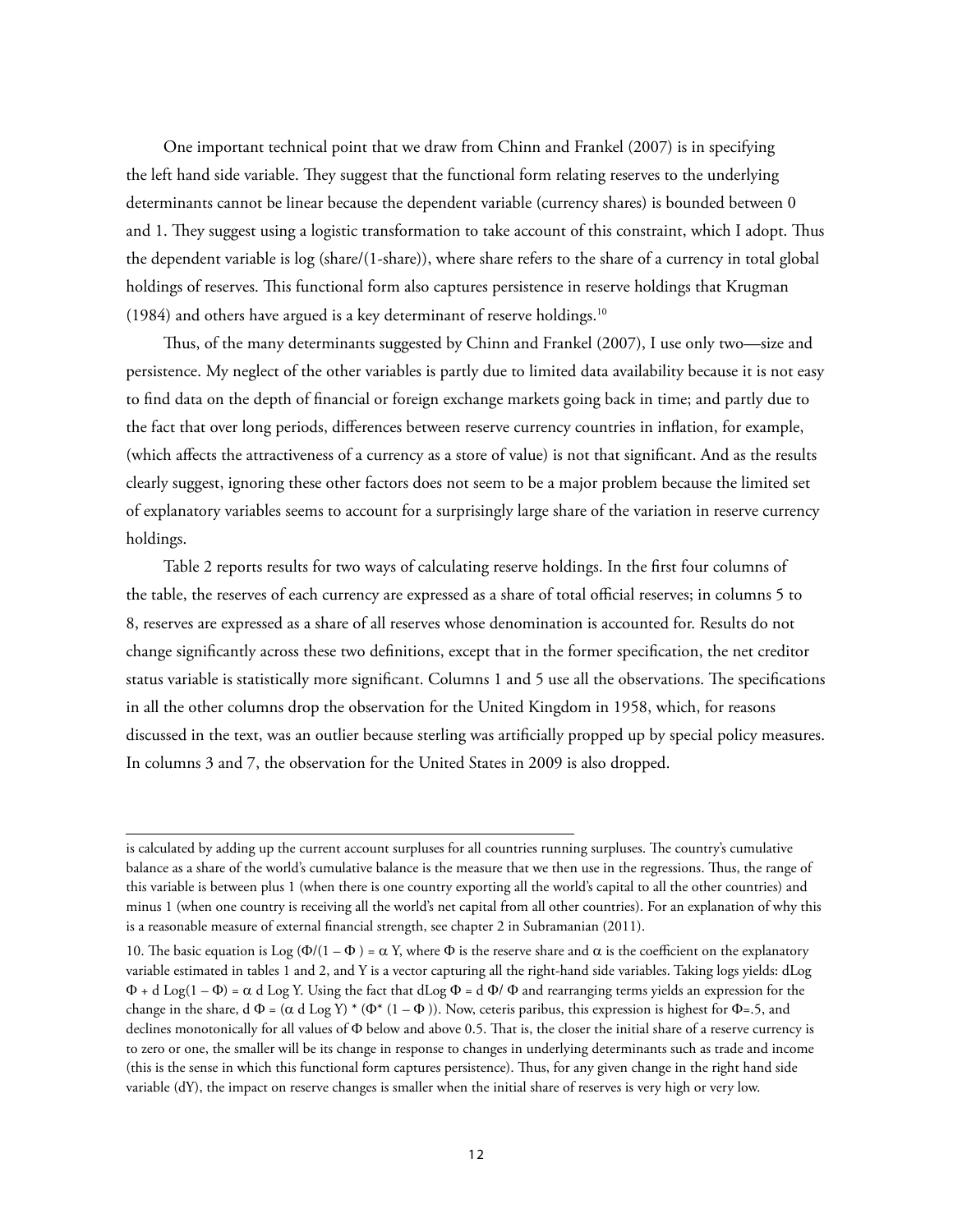One caveat about the interpretation of the results: Our sample by construction includes only those currencies that already have reserve currency status, so there is selection bias. The results should be interpreted as suggesting something about the relative standing of currencies once they have reached reserve currency status, not necessarily their likelihood of attaining this status. The findings are described below.

First, there is a large and statistically strong relationship between a country's reserve currency status, and its share in GDP and trade. In columns 2 to 4, and 6 to 8, which are our preferred specifications, the coefficients of these two variables are significant at the 1 percent confidence level.

Second, there is a positive but less strong relationship between the country's net creditor status and reserve holdings. In the specification in column 2, the net creditor variable is significant at the 10 percent confidence level, and at the 5 percent level in the specifications (columns 3 and 7) excluding the dollar in 2009.

Third, the surprising finding is that these three variables together—which we argued were also the key determinants of economic dominance more generally—account for reserve currency status. Together, they explain nearly 70 percent of the variation in reserve currency holdings. In Chinn and Frankel (2007), the proportion of explained variation is high but that is because of the presence of the lagged dependent variable on the right-hand side of the regression.

Fourth, again a surprising finding—and one somewhat different from the results in Chinn and Frankel—is that trade appears to be a much more important determinant of reserve currency holdings.<sup>11</sup> The coefficient on trade is substantially larger (between 35 and 60 percent depending on the specification in table 2) than that for GDP. In Chinn and Frankel (2007), the coefficient on GDP is also significant but is about one-fourth the magnitude obtained here and they do not find trade to be a statistically significant determinant.

Figures 2 to 4 show the relationship between reserve currencies and their three main determinants, respectively. These figures plot the conditional relationship summarized in the regressions (in table 2) between the share of reserve holdings and the share of the country using that particular reserve currency in world GDP (figure 2), the share of the country in world trade (figure 3), and the share of a country in world net exports of capital (figure 4). These figures are not plots of the unconditional relationship. They correspond to the regressions in column 2 of table 2. Each observation denotes a currency and the year, so that it is easy to see where each currency-year observation is located relative to the relationship captured in the line in each of the figures.

The regressions also suggest that the dollar is currently punching above its weight. The regression in columns 4 and 8 introduce a dummy for the US dollar in 2010. This dummy is positive and significant

<sup>11.</sup> Chinn and Frankel (2007) report that trade shares do not emerge as significant explanatory variables in their analysis.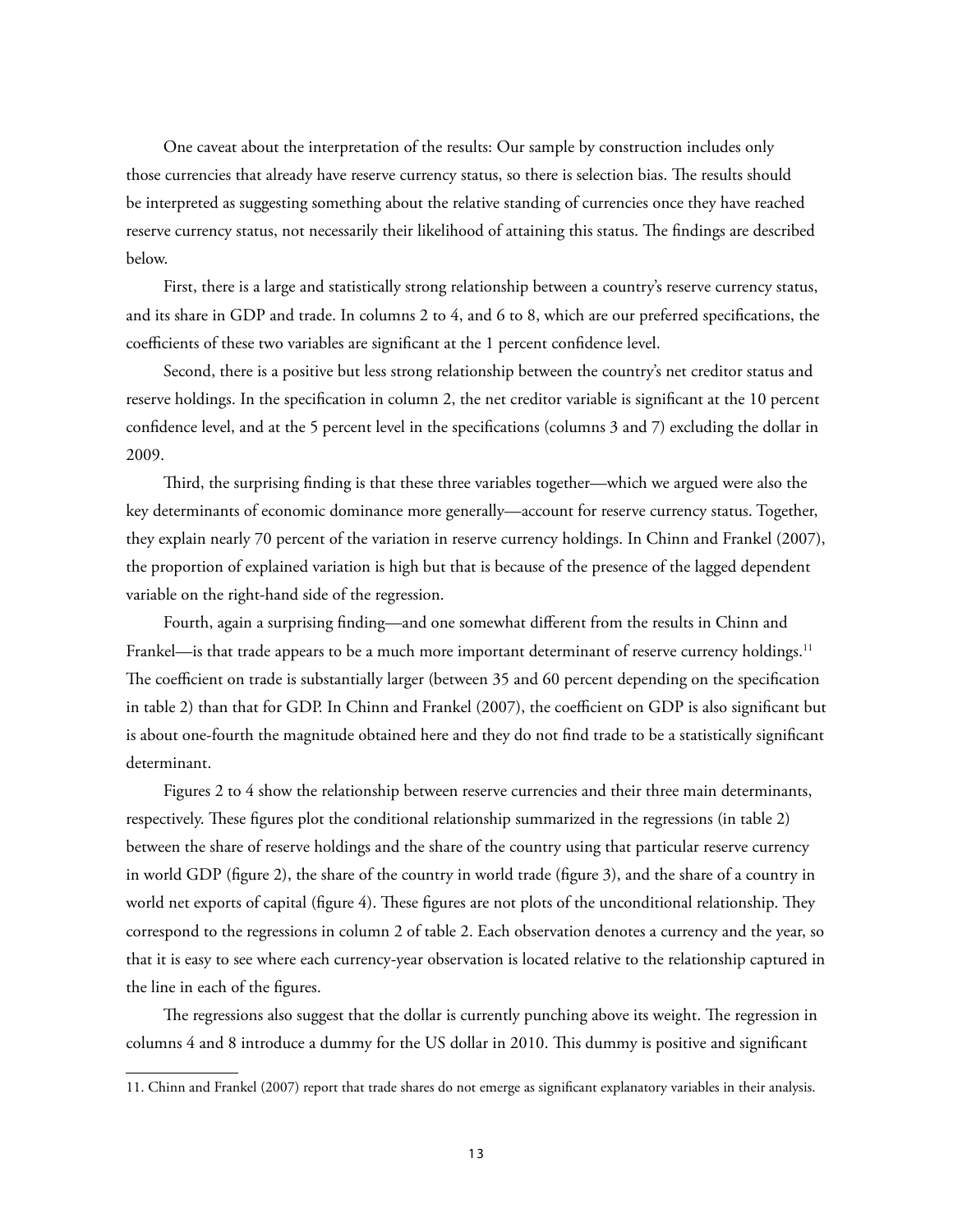at the 1 percent confidence level, which essentially means that given United States fundamentals on GDP, trade and net creditor status, its share in reserve holdings is substantially greater than it ought to be. In contrast, if a dummy for 2000 for the US dollar is added to the regression, that dummy is not significant, suggesting that the reserve holdings in dollars were roughly in line with fundamentals in 2000. It is only in the last decade that the United States has been punching above its weight.

This finding can give rise to complacency or alarm. Complacency because it suggests or reinforces the fact of persistence and first mover advantage: Once a currency is in, dislodging it from its lofty perch is difficult. But the finding could also be a source of concern because it shows that fundamentals are working against the currency, and once some tipping point is reached, the switch away from the dollar could be swift.

Will that happen? Empire was associated with sterling dominance, Pax Americana with dollar dominance. In the long march from the cowrie shell to the greenback (via silver, bimetallism, gold, and sterling), does renminbi dominance await the world?

# **Yuan or We Won? The Future of the Dollar and Renminbi Magnitude and Timing**

The preceding analysis suggested that economic dominance in a broad sense (comprising GDP, trade, and net creditor status) is the key determinant of reserve currency status but that there is persistence so that reserve currency shifts occur after those in broader economic dominance. But how long are these lags? History provides some clues. In what follows, we will use the estimates of economic dominance from Subramanian (2011), apply the lags between economic and currency dominance from history, and thereby project the timing of future currency dominance. But what does history suggest about these lags?

The history of reserve currencies shows that there are in fact two transitions: the rise of a currency from anonymity to dominant reserve currency status, and the demise of a once dominant reserve currency. Persistence tends to delay both transitions: A new currency becomes the reserve currency well after the rise to ascendancy of the economy of that currency and a currency remains a reserve currency even if not the dominant one, well after the economy of that country declines. As Krugman (1984) puts it: "The impressive fact here is surely the inertia; sterling remained the first-ranked currency for half a century after Britain had ceased to be the first-ranked economic power."

But persistence in relation to the first transition seems to have been overstated. The conventional view on persistence is based on comparing the period when the United States became the largest economy (in the early 1870s) and the period when it became the premier reserve currency (around World War II). The rise of the dollar is supposed to have lagged the rise of the US economy by more than 60 years.

But both the dating points—for economic dominance and currency dominance, respectively—need to be altered. The econometric analysis suggests that reserve currencies are determined not just by income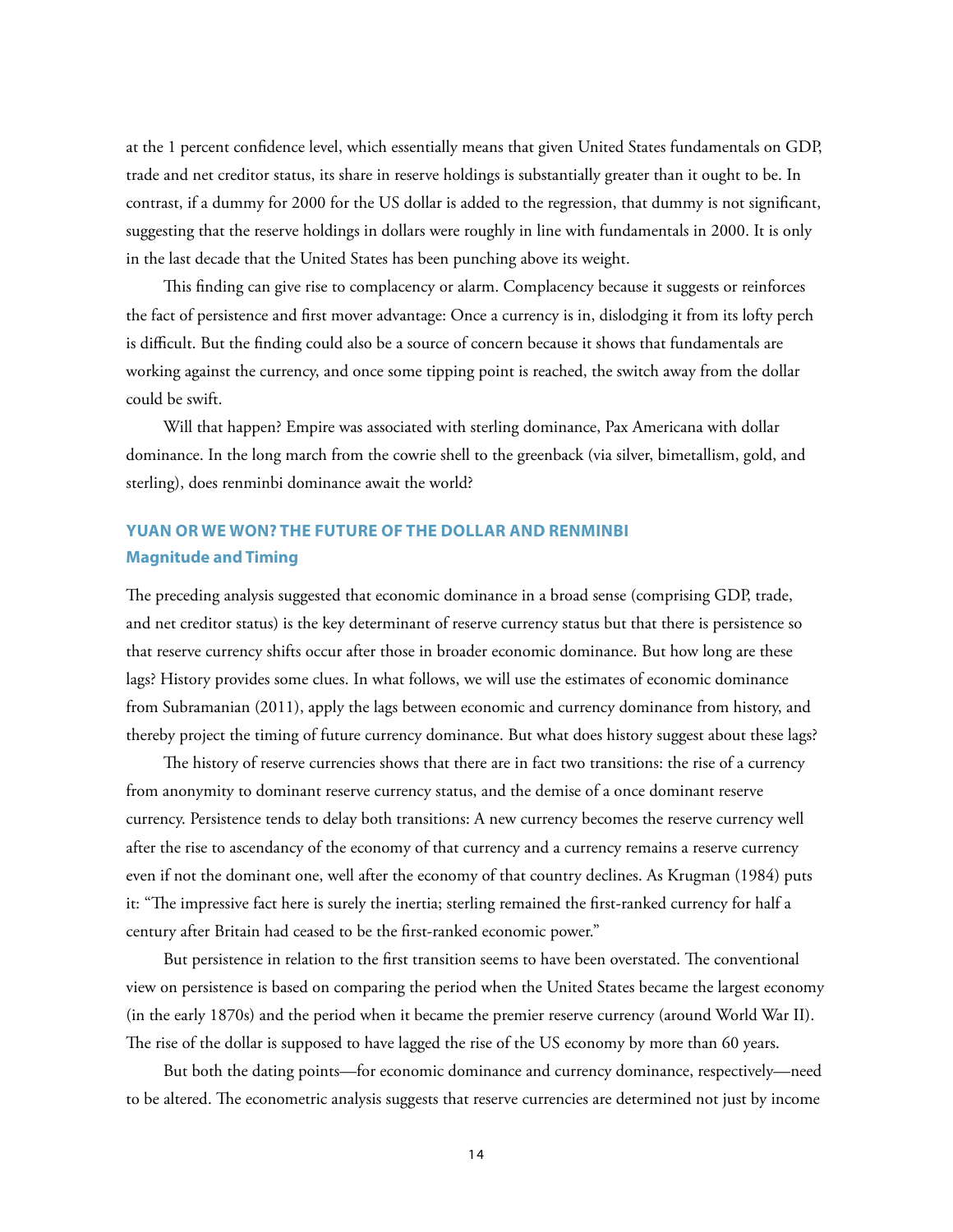but crucially by trade and by the strength of the external financial position. While the United States may have overtaken the United Kingdom in terms of GDP in 1870, the United States became economically dominant in the broader sense, surpassing the United Kingdom, only around the end of World War I. As late as 1929, the United Kingdom was a larger exporter (in absolute terms) than the United States, and until the mid-1920s, the United Kingdom was a larger net creditor to the world than the United States (Subramanian, 2011). So, for the purposes of currency dominance, the relevant economic dominance clock started ticking for the dollar not in 1870 but around the end of World War I, when the United States became in Barbara Tuchman's words, Europe's "larder, arsenal, and banker."

In fact, an index of economic dominance that combines GDP, trade, and external financial strength (using as weights the coefficients that emerge from the regression analysis in table 2) shows more precisely the timing of the shift from Great Britain to the United States. This index is shown for selected years from 1870 to 2010 in figure 5. In 1913, Great Britain was more economically dominant in the broad sense than the United States, while in 1929, the positions had been reversed suggesting that the transition occurred just after WWI.

Second, the dating of World War II as the salient moment of transition from sterling to the dollar is also problematic. Barry Eichengreen and Marc Flandreau (2008) have argued that the dollar first eclipsed sterling in the mid-1920s, and although sterling and the dollar share near equal status during the interwar years, the persistence of sterling during this period was driven to some considerable extent by politics the politics of the United Kingdom as a colonial power. At the 1932 Ottawa Conference, preferential trading between Britain and its colonies and dominions received fresh impetus, and towards the end of the 1930s, the sterling area was created. Both these politically-driven developments played a role in prolonging sterling's international use.

In fact, if one looks at evidence for the demand for dollars from private international sources, it appears that the dollar not only started gaining in ascendancy in the early 1920s (as Eichengreen and Flandreau 2008 point out) but also retained that status in the interwar years. Figure 7, based on data from Reinhart (2010), plots the share of sterling relative to the share of dollars in cumulative issuance of international bonds by Argentina, Brazil, and Chile, three countries that were actively raising money internationally. The figure shows that prior to World War I, nearly all issuance was in sterling. But after World War I, an overwhelming share was in dollars.

Thus, correcting the relevant dates, the lag between the rise to economic dominance of the United States (just before World War I) and its establishment as the premier reserve currency was considerably less than the 60-plus years conventionally believed and closer to 5 to 10 years (from 1919 to the mid-to-late 1920s).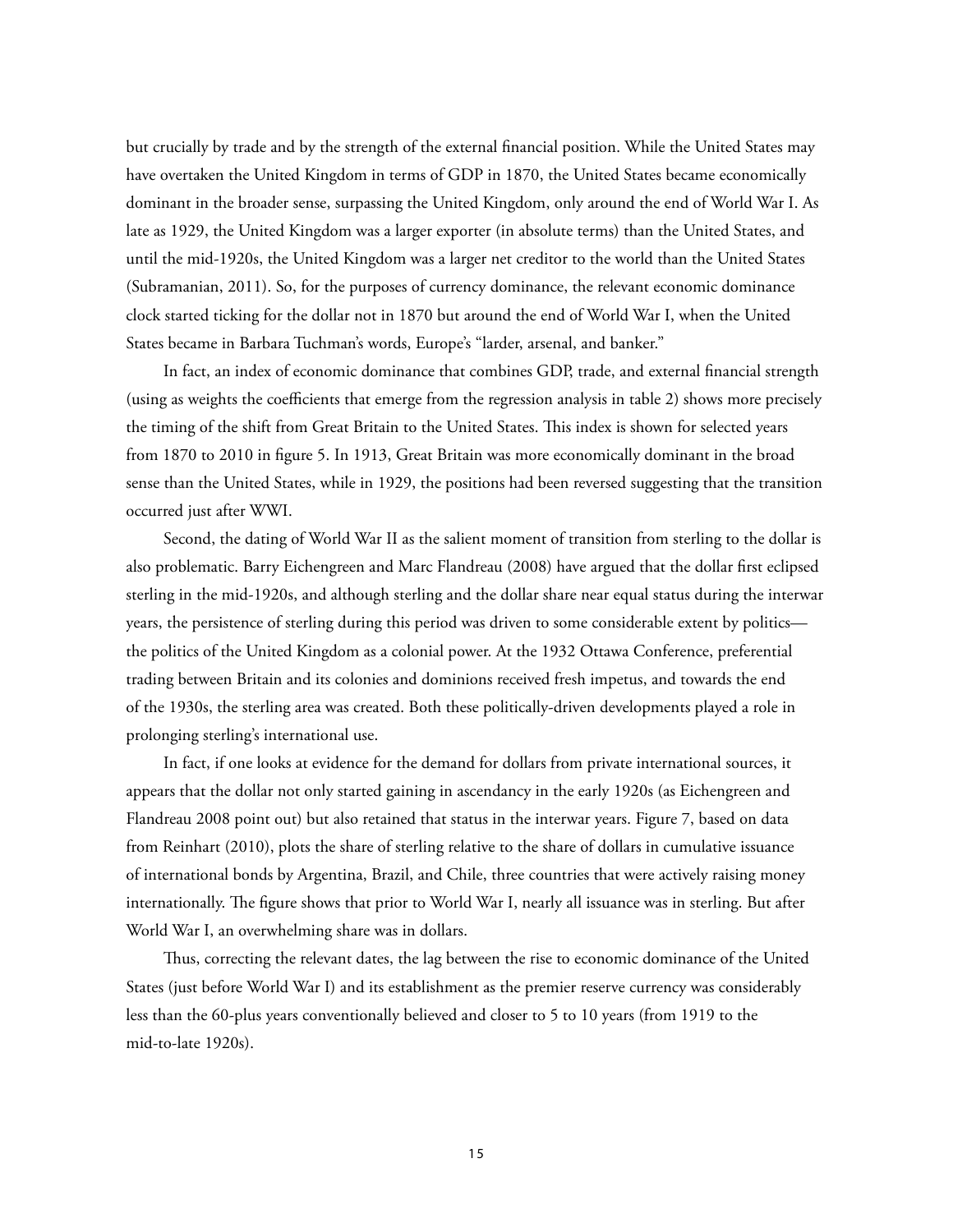Let us apply this to the current situation. These facts and the implications for the possible timeline of a future handover based on the historical experience are depicted in figure 3 below. Figure 5 suggests that the index of economic dominance for China surpassed that of the United States in 2010. Figure 7 uses this as a theoretical timeline for the renminbi possibly overtaking the dollar. Unless some extraneous noneconomic factor intervenes (like it did for the sterling area), by the end of this decade or early in the next one, the renminbi could be in a position to rival the dollar. If this sounds implausible, it is worth adding that the differential between the index of dominance of China and the United States in 2020 will be similar to, or even slightly greater than, that between the United States and United Kingdom in the mid-1920s when the dollar eclipsed sterling. Of course, considerable uncertainty surrounds all these calculations. But what they hint at is the possibility of a more accelerated rise of the renminbi and a possible eclipsing of the dollar as the premier reserve currency.12

Now there are two key differences between the possible handover today and the handover of the past. Then the United States had an open capital account whereas China's is closed, its financial markets are still rudimentarily judged against the requirements of a reserve currency in today's world of ultrasophisticated financial markets, and the renminbi is less convertible. This would delay the transition beyond the 10 years suggested by history. There is also the bigger question of whether a nondemocratic country can inspire the basic trust in rule of law that might be necessary for spreading internationalization of a currency.

The key finding that trade is a significant determinant of reserve currency status combined with China's growing trade dominance portend strongly for the yuan. And it is likely that the route to renminbi internationalization will be via its increasing use as a currency within Asia because trade links between China and Asia are increasing especially rapidly. Rising trade will then increase the advantage of using the renminbi in Asia, which might engender policy changes such as Asian countries linking their exchange rates to the renminbi, which would further increase the use of the renminbi and so on. Thus, it looks likely that the road to renminbi internationalization is likely to occur via renminbi regionalization within Asia.

The historical experience of the other transition—from dominance to demise of sterling is also instructive. On the one hand, the handover was difficult for the United States for reasons of history,

<sup>12.</sup> There is an alternative way for projecting future currency shares described in the appendix. This method suggests that the share of dollars and euros in overall currency holdings will each decline by about 20 to 25 percentage points in 2030. Since these declines will have to be mirrored in increases in the shares of other currencies and since the renminbi is likely to be the main candidate, one could indirectly project that the share of the renminbi will rise to about 45 to 50 percentage points (from virtually zero today). The share of the dollar will decline to about 40 percent, rendering the renminbi the world's premier reserve currency by 2030. This method yields projections that are not very different from the method described in the text.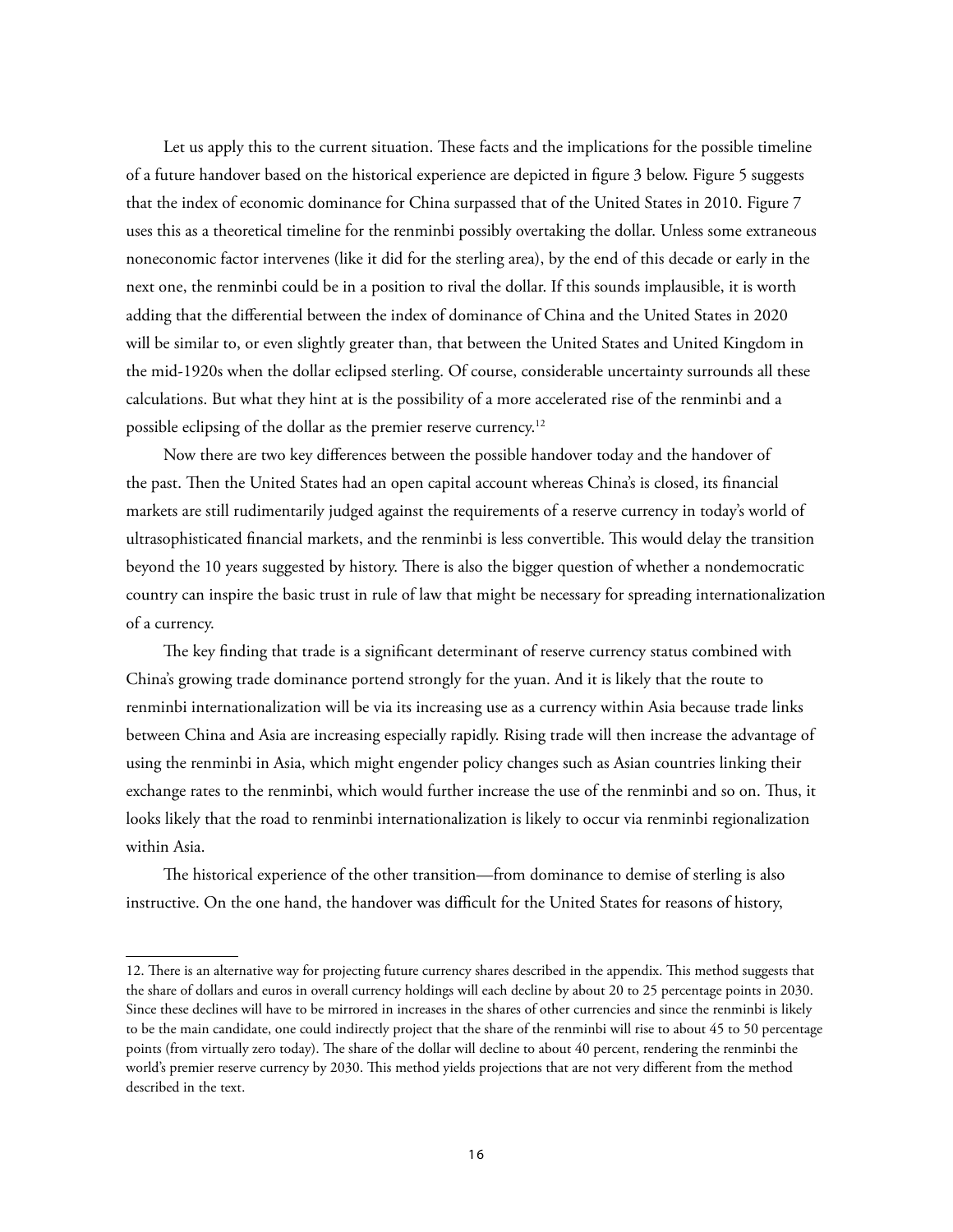namely the inheritance of the sterling area from the era of empire. This inheritance became difficult to eliminate because of the weakness of the UK economy. Any move on the part of holders to diversify out of sterling balances raised the prospect of devaluation (because the United Kingdom did not have enough dollars as reserves to meet the diversification demands), which caused problems for the British government (Schenk 2010a).

On the other hand, though, the United Kingdom and United States were allies, and there was a conscious and concerted effort by governments to minimize the costs of the transition to the United Kingdom and internationally (Schenk 2010a). These included lines of credit extended by other central banks to the United Kingdom to minimize the impact of any move away from sterling.

Today, the environment is quite different. There is likely to be less cooperation between the governments of the United States and China if there were a similar need to manage the transition. On the other hand, today the scale of private flows so overwhelm official flows that transitions are likely to be endogenous and market driven with governments, individually or collectively, less able to control or influence the transition.

Before the eyebrows go up at the magnitudes and timing implied by either of these scenarios, one must be careful about their interpretation. These numbers are suggestive about the long run and about the eventual impact of fundamentals, and they are conditional. Many policy changes will need to occur before these fundamentals can prevail.

# **Conditions**

A prominent role for the renminbi as a reserve currency may still be some ways off. The key point is that the renminbi still remains inconvertible for many international transactions, which means that foreigners can use it to purchase goods only within China, with a few exceptions.

There are restrictions on the use of renminbi for capital account transactions. Foreigners cannot easily buy Chinese assets and Chinese citizens' access to foreign assets is also limited. Foreign central banks cannot use the renminbi to intervene in foreign exchange markets.

The heart of the problem, of course, is that China's current growth strategy—heavily reliant on export growth, which in turn is fostered by a competitive, even undervalued, exchange rate—relies in part on a closed capital account—i.e., in limiting the use of renminbi by foreigners and for international transactions.

Eichengreen (2010) lists the prerequisites for the use of the renminbi as an international reserve currency: "Markets must first become more transparent. Banks must be commercialized. Supervision and regulation must be strengthened. Monetary and fiscal policies must be sound and stable, and the exchange rate must be made more flexible to accommodate a larger volume of capital flows. China, in other words,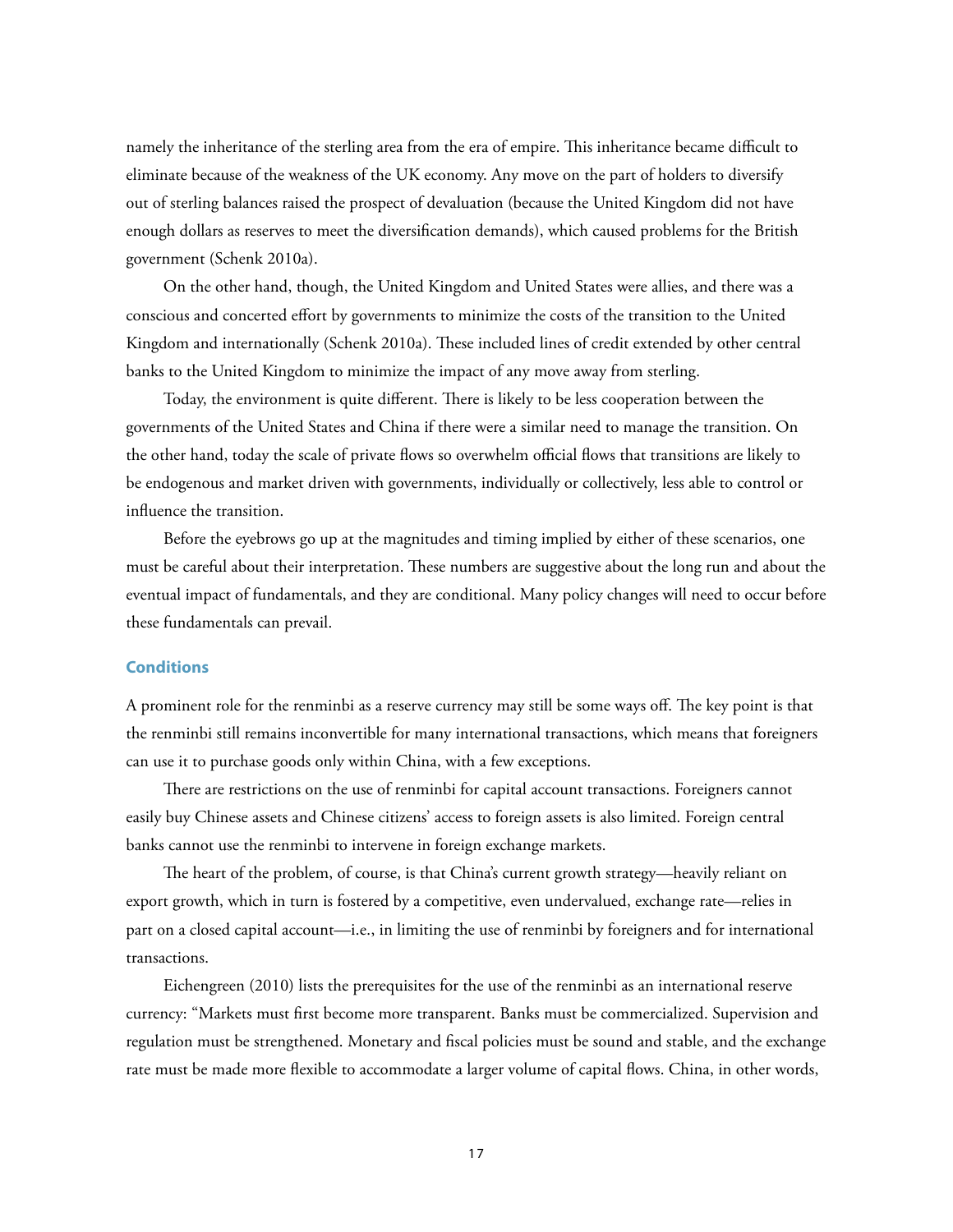must first move away from a growth model of which bank lending and a pegged exchange rate have been central pillars." Put differently, internationalization of the renminbi necessarily requires meeting the demands of foreigners for renminbi: There must be a net flow of renminbi from China to the rest of the world via the current account (running deficits and hence reversing currency undervaluation) or the capital account (through convertibility). In short, there are many reasons to believe that China is far from attaining reserve currency status.

On the other hand, there is no mistaking China's plan, reflected above all in its actions.<sup>13</sup> China is seeking a dominant role for its currency and working gradually but consistently toward it (Governor Zhou Xiaochuan's demarche in late 2009 in favor of the SDR is now widely interpreted as an aberration and not as a signal of China's true intentions.) The strategy toward renminbi internationalization might be described as typically Chinese in two respects. First, highly interventionist means are being used. The opening is controlled, discretionary, and micromanaged—even if the ends are liberalizing. One might describe this aspect of Chinese strategy of currency internationalization as interventionist opening, targeting transactions, countries, and companies rather than liberalizing across the board as some European countries did in the 1960s.

Second, there is an uncanny resemblance to the strategy adopted in trade, where islands of openness to trade and foreign direct investment were created in the form of special economic zones (SEZs). Once the SEZ experiment was seen as successful, it was gradually extended to the rest of the economy. Similarly, China intends to use Hong Kong and Shanghai (and perhaps even Singapore) as islands where the capital account opening/renminbi internationalizing experiment will be attempted. For example, Shanghai is slated to become an international financial center by 2020 and Hong Kong has always been more open to the use of renminbi. It is envisaged that these experiments will be gradually extended to the rest of the mainland.

Consider the various actions taken in this direction. The actions to internationalize China's renminbi are coming so fast and so furious that it is becoming difficult to keep up with them. In 2009, in what was hailed as a significant departure from the status quo and a signal of future intentions, China issued renminbi-denominated sovereign bonds amounting to RMB6 billion to offshore retail investors in Hong Kong in a move to provide foreign investors with an attractive means by which to hold renminbi and to create an offshore market to set the benchmark "risk-free" interest rate for renminbi debt instruments, thereby paving the way for further issuance by mainland borrowers in the offshore bond market. And in April 2011, Singapore announced that transactions could be settled in renminbi, paving the way for further

<sup>13.</sup> China's latest five-year plan states the goal of expanding the international use of the renminbi and gradually realizing its convertibility. It also sates the goal of supporting Hong Kong in becoming an offshore renminbi business center.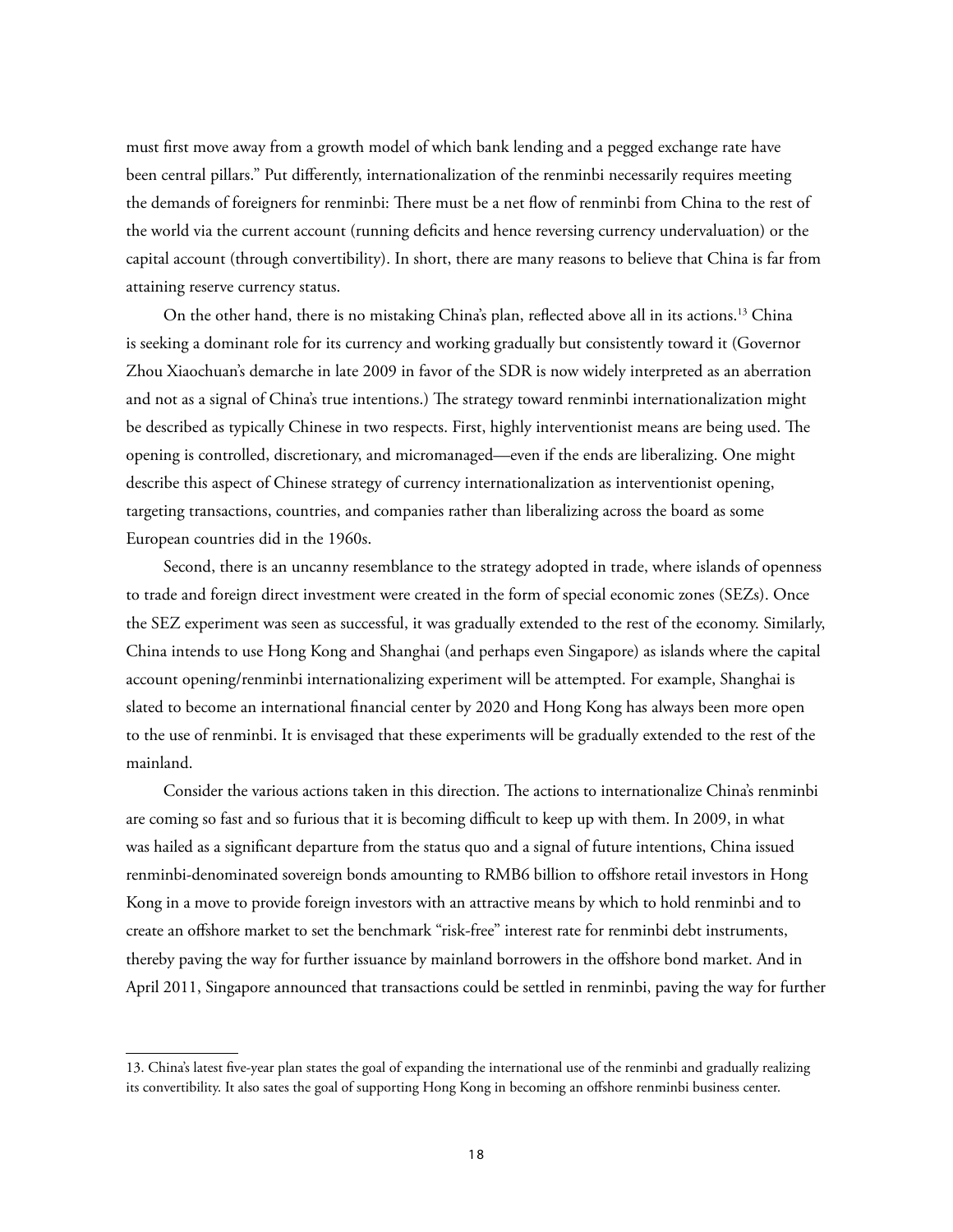internationalization of the Chinese currency. As of this writing, gross bond issuance in renminbi is expected to reach between \$180 billion and \$230 billion in 2011, from virtually nothing just a few years ago.

There have been other actions as well. China has entered into a host of swap agreements with Argentina, Belarus, Iceland, Indonesia, Malaysia, Singapore, and South Korea (and Hong Kong). China is also reported to be considering a similar currency swap arrangement with Pakistan and Thailand, which would make the total currency swap amount more than RMB800 billion. The currency swaps allow China to receive renminbi instead of dollars for its exports to those economies, thereby expanding the use of the renminbi as a settlement currency in its trade with the seven countries.

Recently, seeking to further liberalize the use of the renminbi by foreign entities for settlement of transactions in China, the People's Bank of China has enacted rules allowing foreign entities to open bank accounts that can be used to accept and make payments in renminbi. The Administrative Measures on Renminbi Bank Settlement Accounts Opened by Overseas Entities (Measures on Renminbi Accounts of Overseas Entities), which were enacted on September 29, 2010, establish rules nationwide for the administration and oversight of renminbi bank settlement accounts owned by overseas entities. By enabling foreign entities to accept and make payments in renminbi—rather than having to convert to a foreign currency—the new measures should make it somewhat easier and more efficient for foreign entities to do business in China.<sup>14</sup>

China has also explored with Brazil ways of using the renminbi in bilateral trade. The renminbi can already be used in selected cross-border trade (such as with its neighbors, like Mongolia, Vietnam, Cambodia, Nepal, North Korea, and the special administrative zones of Hong Kong and Macau) even if only for selected companies.

In sum, the United States may be overly sanguine and too insular in overlooking the big shifts that are likely to occur in the fundamental determinants of reserve currency status. Applying the historical experience of broader economic dominance to today's situation, it appears that the renminbi could actually surpass the dollar towards the middle or early part of the next decade. The historical experience, properly analyzed and quantified, suggests that persistence in matters of reserve currency status is somewhat overstated. The rise of the dollar and its eclipsing of sterling as the *primary* reserve currency was quicker than recognized and would have been even quicker (relative to fundamentals) had politics and history not intervened. The empire-instigated sterling currency bloc created in the 1930s led to some considerable "involuntary" holding of sterling reserves by the British colonies.

<sup>14.</sup> According to a *Financial Times* article (Kevin Brown, Robert Cookson, and Geoff Dyer, "Malaysian bond boost for renminbi," September 19, 2010 should this be moved to the references—leave it as is I think?), Malaysia decided to hold renminbi bonds as part of its reserves. The news story also speculates that the transaction had accompanied or been followed by purchases by other Asian central banks. Until now, all foreign investment into China has been made in foreign currency, which must then be converted into renminbi for use onshore in China.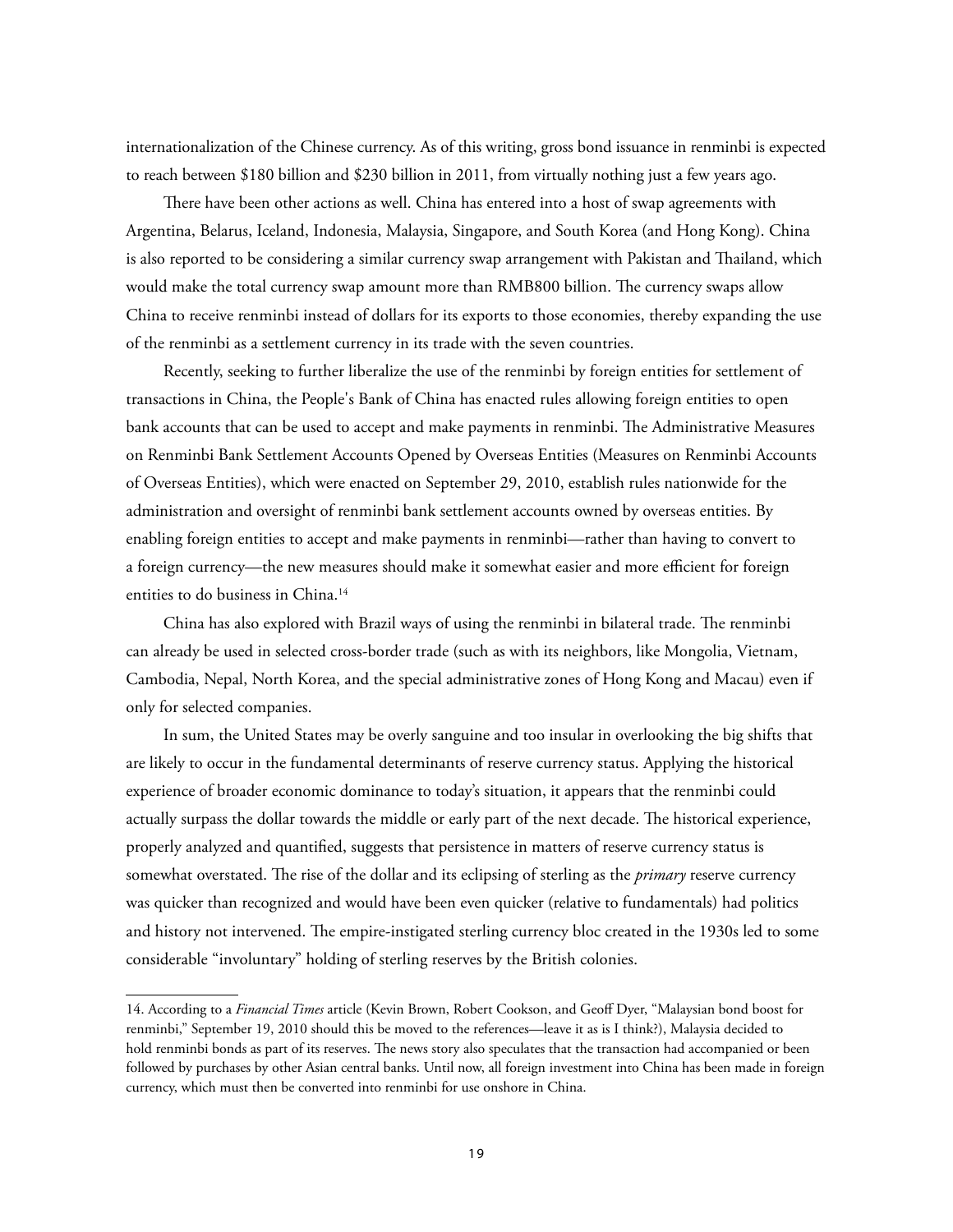### **Currency Dominance: Whose to Choose?**

In his excellent recent book, *Exorbitant Privilege*, Eichengreen argues that renminbi dominance is still some time away and in any case it is an outcome that the United States can head off through strong actions of its own. But this is far from obvious.

The analysis above suggests that reserve currency status requires two key prerequisites: size and an appropriate policy and financial infrastructure. Now, whether China satisfies the second is entirely up to China. It has to overcome the internal political constraints and implement the policy changes that will create this infrastructure. The United States cannot in any serious way prevent China from moving in that direction.

The more interesting question relates to economic size and in particular the relative sizes of the United States and China in relation to GDP, trade, and the external financial position. To a large extent, economic growth in the two countries will determine their relative size, and so both countries will influence that outcome. So, size too will not be determined by US actions. But in a subtler sense relative size will be more in the hands of China than the United States.

In a world where relative performance matters for dominance, whether the differential in growth between the United States and China will be 2 percent (if China's growth collapses) or 5.5 percent (in a resurgent China scenario) will be largely China's to determine. China can mess up to help realize the former or it could act decisively to achieve the latter. In contrast, the range of possibilities for the United States is much narrower. It is unlikely to grow significantly slower than 2 to 2.5 percent (crises may lower those numbers for shorter periods). And it is extremely unlikely to grow faster than 3.5 percent. This narrower range of possibilities is in some ways the "curse" of being at the economic frontier—both the downside and certainly the upside potential are limited. China's range of possibilities—which is up to China to exploit or forgo—is much greater. And it is this contrast which implies that China's future dominance is more China's to realize than America's to lose.

# **The Renminbi When the Chips are Down**

Skeptics of these projections will concede that size and policies are important determinants of reserve currency status but would argue that the deepest determinant is confidence and trust, especially in hard times. Their telling question will be: In a crisis, when the chips are down, will investors feel that their money is safer in China than in the United States or at least safe enough against expropriation or nationalization?

Of course, broader political developments—especially Chinese political stability accompanied by transition toward greater democracy and freedoms—will be important in providing reassurance to investors.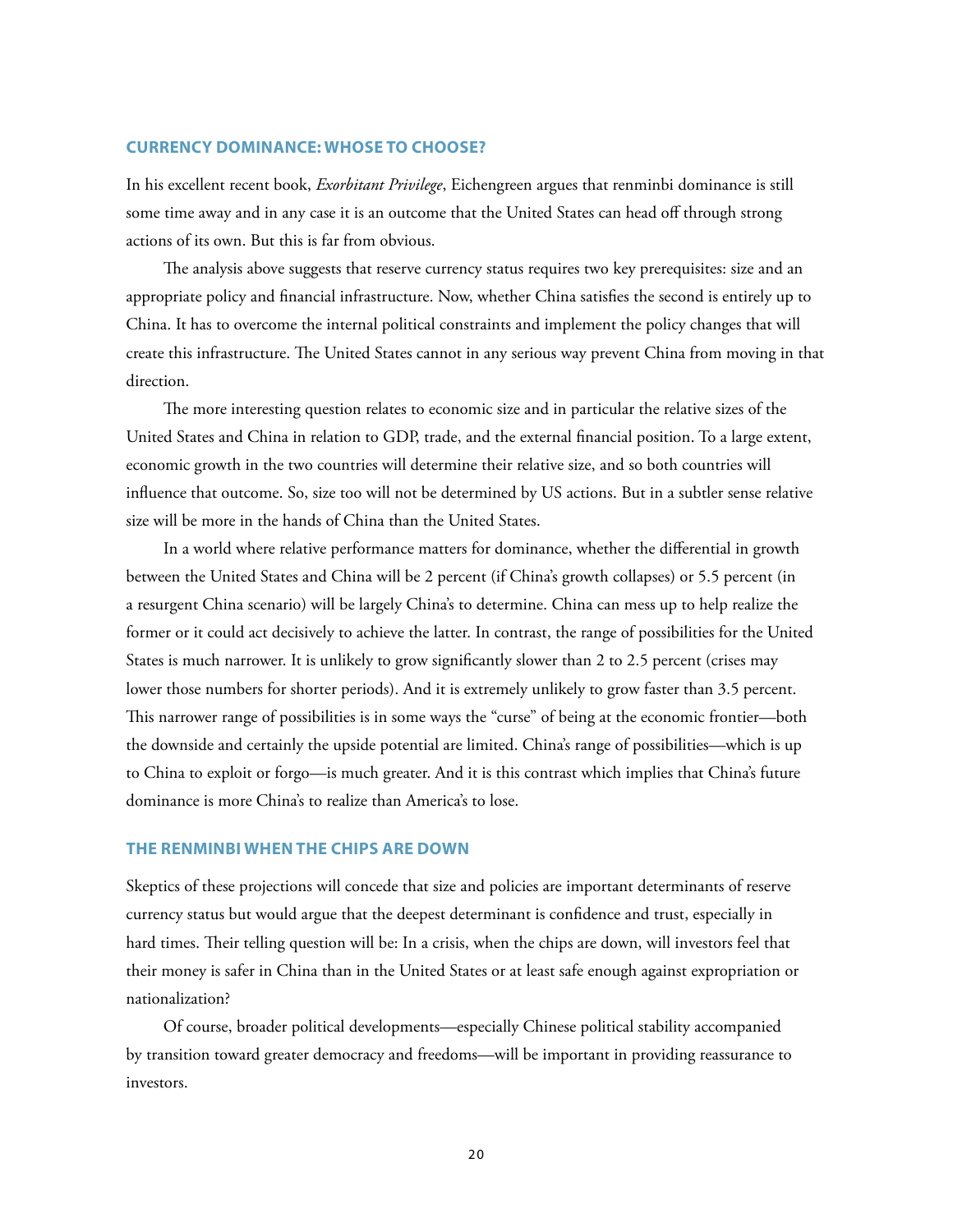But there are grounds for believing that China, regardless of the political transition, is unlikely to act in a manner that should worry investors. China, by virtue of being an unusually large trader, will have a big stake in maintaining an open trading and financial system. China is unlikely to act systematically in a protectionist and destabilizing manner. It knows that such actions would undermine the reserve currency status of the renminbi, a status that it is aspiring to and working toward. Understanding why renminbi internationalization is important for China provides clues as to why it is unlikely to act to jeopardize reserve currency status in the future.

The political economy of Chinese exchange rate policy pits the export interests, who have become used to the de facto subsidy from an undervalued exchange rate, against two other constituencies: the central bank and the fiscal conservatives who worry about the large quasi-fiscal losses that will accrue from the eventual and inevitable rise of the yuan (Yu Yongding 2010). The more the reserves are accumulated, the greater the eventual losses that could reach about 20 to 25 percent of GDP.

Elite policymakers in China—or at least some of them—have taken away from the global financial crisis of 2008–10 the lesson that export dependence came at the high cost of exposing a large part of the economy to external events: One estimate suggests that about 20 million people were under risk of dislocation from the downturn in the world economy. Severe dislocation was avoided because China's healthy public-sector balance sheet allowed the government to step in and make up for the collapse of external demand. But this may not be easy or possible in the future. So, China might sooner rather than later embrace a rebalancing strategy (advocated by Lardy 2007), relying less on foreign demand and mercantilism and more on the domestic market to sustain long-run growth. Rising Chinese inflation will also add to the domestic pressures for renminbi appreciation.

In this political economy struggle, export interests have been winning for standard reasons: They are more concentrated and the benefits they derive are clearly attributable to an undervalued exchange rate and are real. In contrast, the opponents of current policy are few (central bank and some policymakers) and the costs somewhat counterfactual (they would have been felt more acutely had the government not stepped in with the fiscal stimulus).

The way policymakers are tilting this calculus is through internationalization of the renminbi. As described earlier, internationalization is proceeding in typically Chinese fashion—micromanaged, discretionary, selective, gradual, and enclave-based (as China did for its opening to trade and foreign direct investment via the SEZs). One might call it interventionist liberalization. Not a day passes without some company, some country, some transaction having greater access to the renminbi.

But renminbi internationalization cannot succeed without chipping away fundamentally at China's domestic financial repression and the undervalued exchange rate, which underpin Chinese mercantilism.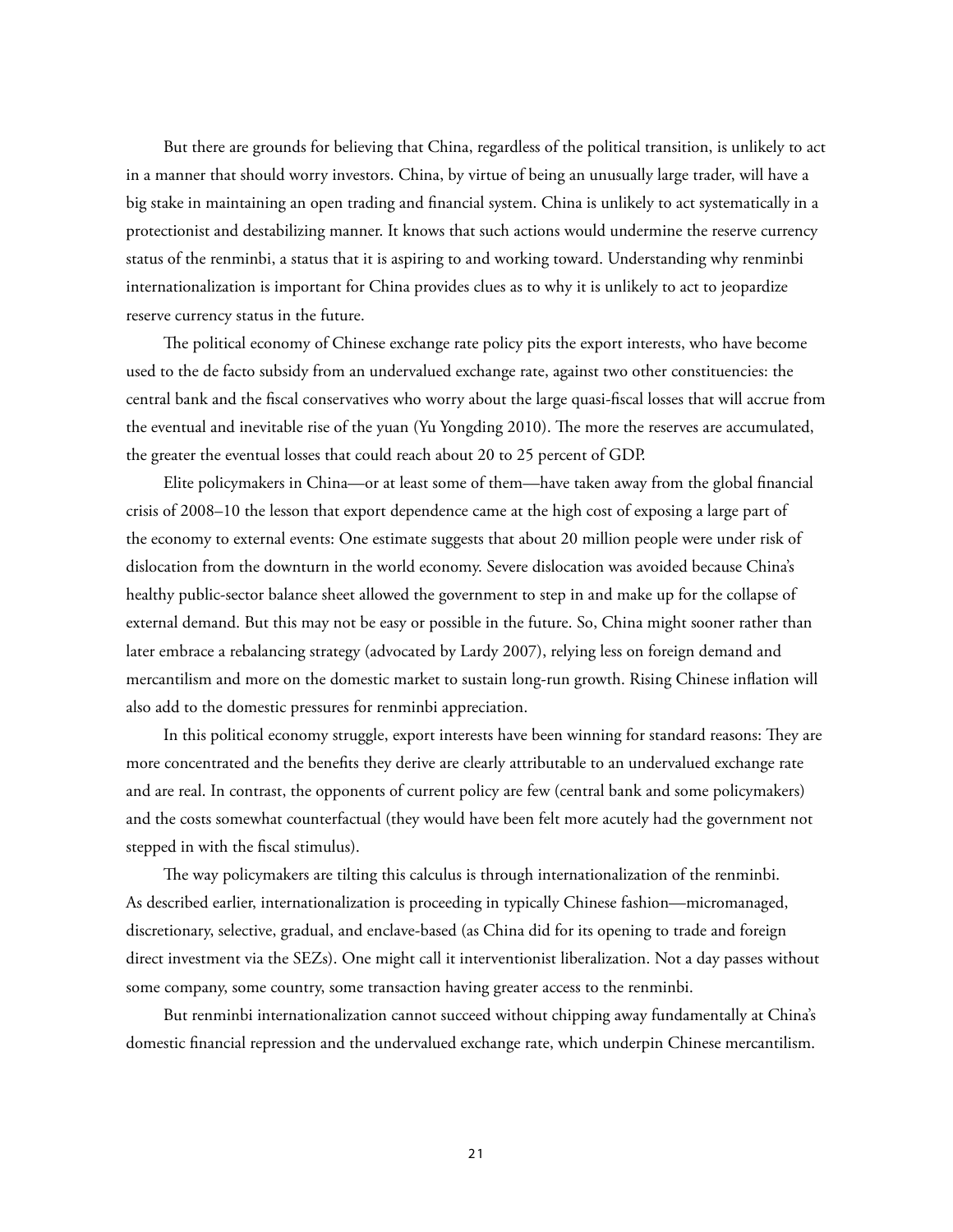Renminbi internationalization will entail and require the Chinese financial system to compete globally and offer attractive returns including on banking-system assets.

Control of domestic interest rates and other restrictions on domestic banks cannot easily survive renminbi internationalization. For example, internationalization means that foreigners can hold domestic assets (and domestic residents, surely, can hold foreign assets). In that case, it will be impossible to subsidize domestic interest rates—because then foreigners will want to take advantage and borrow low-cost Chinese capital while domestic residents will want to invest abroad in high-return currencies. Internationalization will be the death knell for financial repression.

Similarly, as financial transactions increase, then speculative pressures will mount, and the costs of maintaining an undervalued currency will rise to the point where China will have to adjust the rate. In other words, foreigners seeking to invest in China and Chinese assets will put upward pressure on the currency, undercutting the ability to maintain undervalued exchange rates.

When the currency consequences of internationalization start taking effect, and eliciting opposition from the export interests, the Chinese authorities will seek to overcome that by playing up the benefits of international reserve status of the renminbi. The calculus then will be that the economic losses (reduced exports and valuation losses) are matched by the gains to national prestige from encouraging the rise to reserve currency status of the renminbi. The trumpeting of symbolic and nationalist gains could serve to drown out the protests of those who might suffer substantive losses.<sup>15</sup>

To be sure, internationalization will proceed much more slowly and messily than desired by outsiders and much faster than can be countenanced by some domestic interests in China. But the process has been set in motion and might prove difficult to reverse. And above all, renminbi internationalization and achievement of reserve currency status appear to be the political strategy for tackling the difficult political economy of the currency impasse that China has created for itself this last decade.<sup>16</sup> The "Renminbi Rules" (and not the dollar) could be the slogan of, even lifeline for, China's policymakers as they seek their difficult but desired exit from mercantilism.

#### **Conclusion**

One might say that Chinese currency dominance is *conditionally imminent*. Imminent because the fundamentals are moving, almost inexorably, in China's favor. Recall that these fundamentals include not just a large economy but levels of trade and an external financial position that resemble the United Kingdom

<sup>15.</sup> Some might add the seigniorage gains from reserve currency status to the calculation and also the gains of running current account deficits and borrowing more cheaply, although China as a net borrower is not a near-term prospect.

<sup>16.</sup> Note that even if Chinese policymakers have embraced rebalancing as the right economic strategy going forward, they still need to overcome the political opposition to this strategy.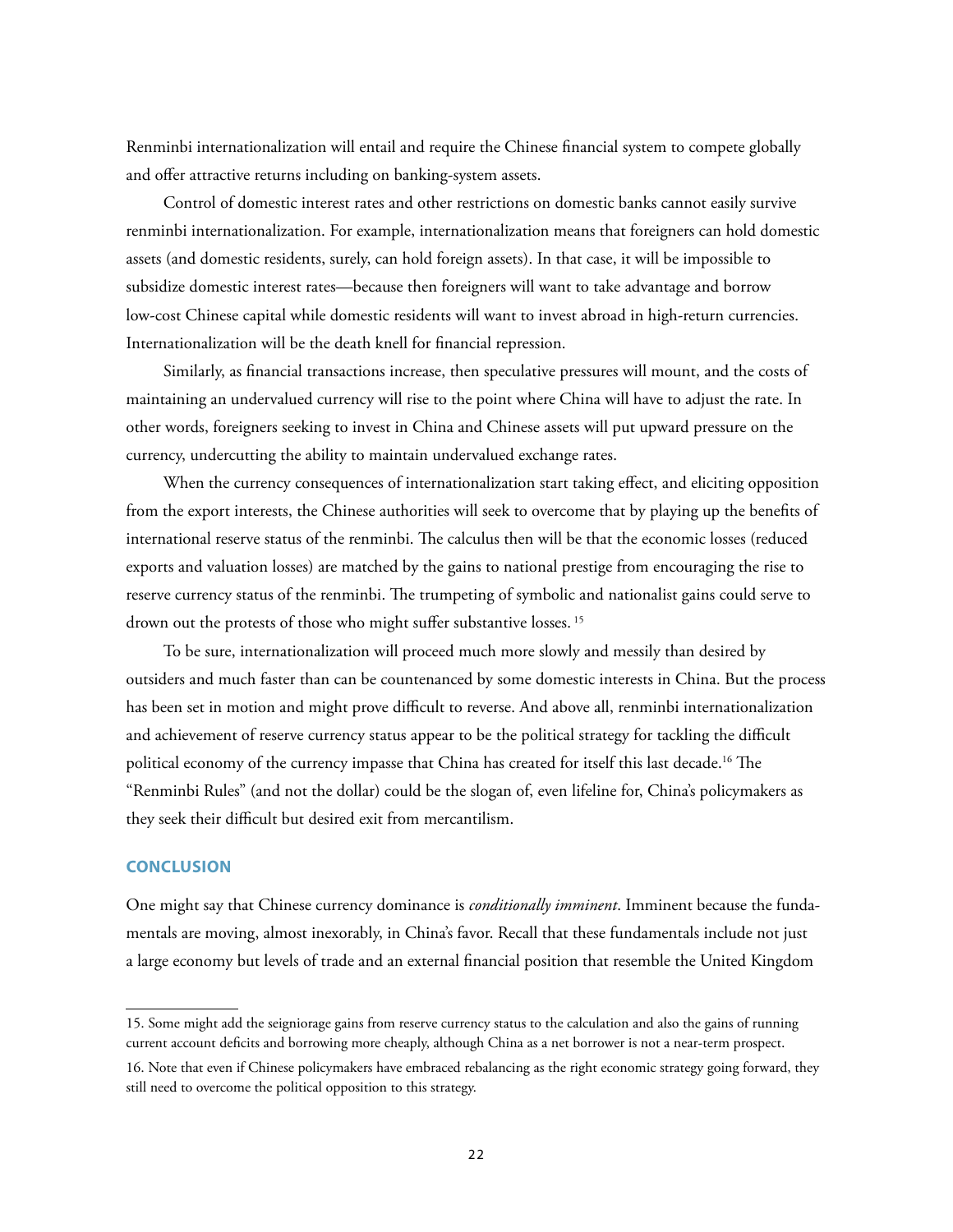at the peak of the British Empire; and these levels of trade were never matched by the United States at the peak of its economic dominance. This imminence has not been sufficiently appreciated because of a misreading of the history of the transition from sterling to dollar: Sterling was less persistent as a reserve currency than is conventionally believed.

But currency dominance is conditional: on China's policy regime moving in the direction of liberalizing the use of its currency, and opening and deepening its financial markets. And China seems to be gradually, but steadily, making the policy changes that will require that the Chinese currency become internationally convertible.

Both the economic fundamentals and the policy changes are more China's to realize than they are America's to prevent. Indeed, faltering US performance could hasten the transition away from the dollar. But strong US performance may be able to do little to arrest the move in favor of the renminbi. The fate of the dollar is thus more likely to be in the hands of the Chinese rather than those of the United States.

Above all, it seems increasingly clear that China seeks reserve currency status for the renminbi not least because it offers China the political exit from its current mercantilist strategy.

The funny thing about currency dominance, of course, is that it is not an unalloyed blessing. It might even be a poisoned chalice. Public professions of ambivalence about currency dominance notwithstanding, American policy makers during Pax Americana have not resisted drinking from this chalice. China is unlikely to do, or want to do, otherwise. So China too will drink, and sooner than most think.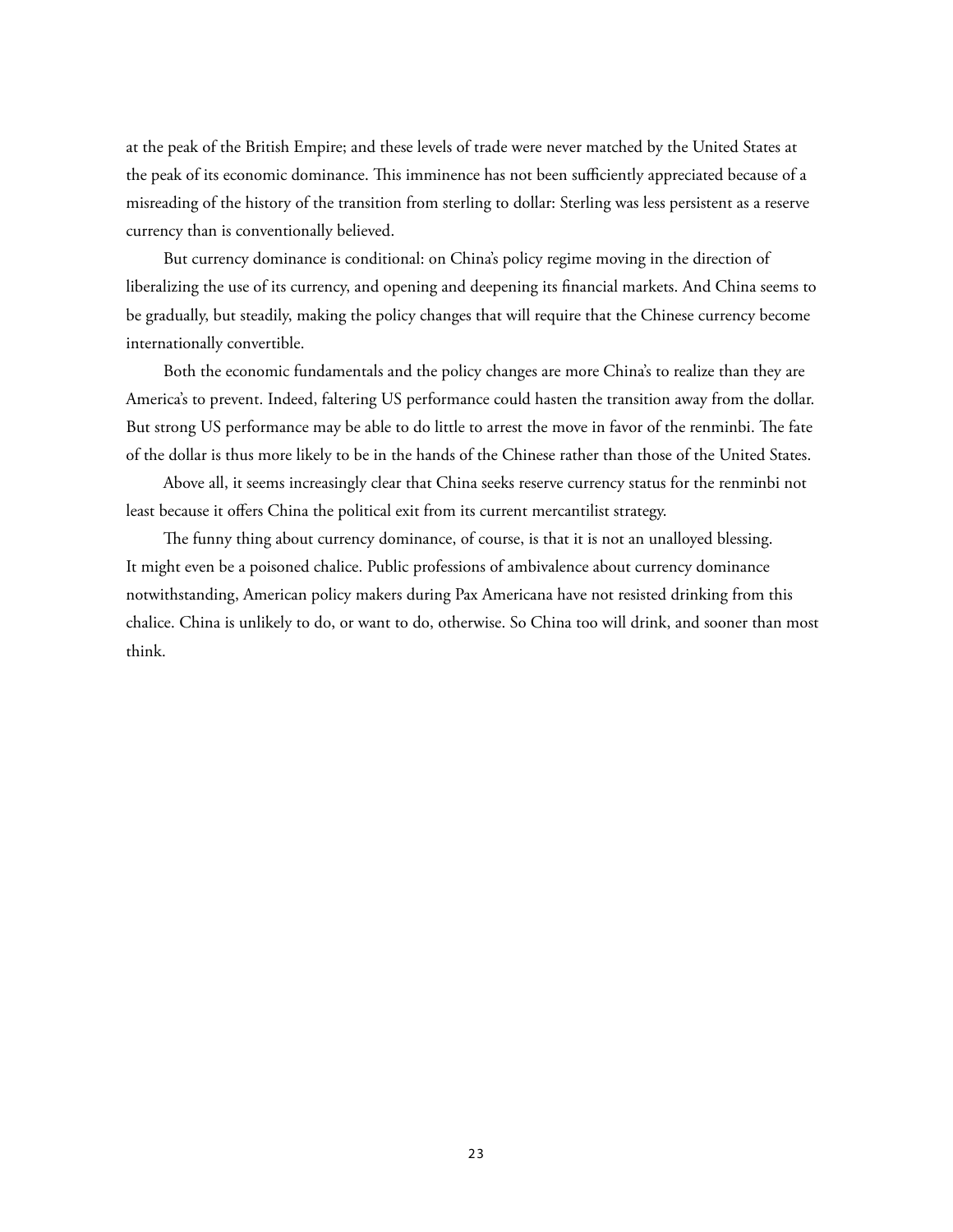#### **Appendix**

#### **Alternative Methods for Projecting Future Reserve Currency Shares**

In the main text, future currency shares were projected based on comparing the *level* of overall economic dominance between the United States and China today and applying the lag between economic and currency dominance based on the historical experience of the sterling-dollar transition.

There is an alternative way for projecting future currency shares that is based on a strict application of the econometric results presented in table 2 (and that relates changes in reserve currency shares to changes in the underlying determinants). In Subramanian (2011), I project for the United States and EU for each of the three determinants of reserve currency status. We plug in the changes in GDP, trade, and capital export shares between 2010 and 2030, and see what they imply for changes in the currency holdings of dollars and euros.

The shares of the United States and EU are projected to decline by about 5.5 percentage points for GDP and between 2 and 3 percentage points for trade. The relevant equation is described in footnote 10 above.<sup>17</sup> To compute the changes we use the coefficients from the regression expressed in column 2 of table 2. This exercise suggests that the share of dollars and euros in overall currency holdings will each decline by about 20 to 25 percentage points in 2030.<sup>18</sup> Since, these declines will have to be mirrored in increases in the shares of other currencies, and since the renminbi is likely to be the main candidate, one could indirectly project that the share of the renminbi will rise by between 45 and 50 percentage points (from virtually zero today). The implication is that by 2030, the share of the dollar would be about 40 percent.

This method yields projections that are not very different from the method described in the text. All roads thus seem to point to renminbi dominance.

<sup>17.</sup> For projections involving the euro, the relevant trade measure to use is trade of the euro area with the rest of the world.

<sup>18.</sup> The projected changes to the euro would need to be qualified if, for example, large countries such as the United Kingdom or Turkey were to join the euro area, or conversely, if the euro area were to partially disintegrate into a core and periphery. Also, projections for the evolution of future capital shares are the most shaky (because they are based on the evolution of future current account deficits) and so one must be cautious in making and assessing these projections.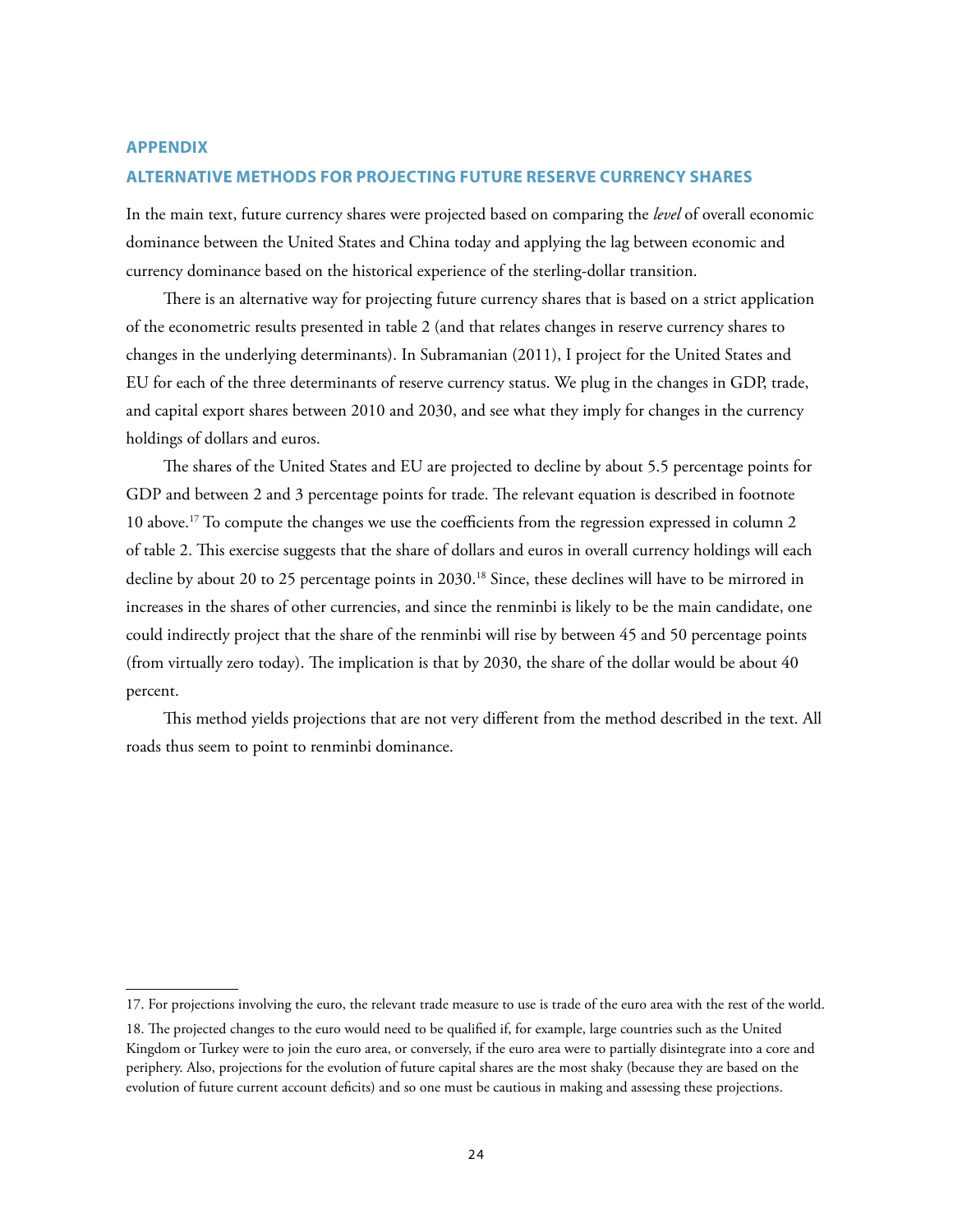# **References**

Aliber, Robert. 1966. *The Future of the Dollar as an International Currency*. New York: Frederick Praeger Publishers.

Alogoskoufis, George, and Richard Portes. 1992. European Monetary Union and International Currencies in a Tripolar World. In *Establishing a Central Bank: Issues in Europe and Lessons from the U.S.,* eds. Matthew Canzoneri, Vittorio Grilli and Paul Masson. Cambridge: Cambridge University Press.

Andrews, David M. 2006. Monetary Coordination and Hierarchy. In *International Monetary Power*, ed. David M. Andrews. Ithaca, NY: Cornell University Press.

Bandholz, Harm, Jorg Clostermann and Franz Seitz. 2009. Explaining the US bond Yield Conundrum. *Taylor and Francis Journals* 19, no. 7: 539–50.

Bergsten, C. Fred. 1975. *Toward a New International Economic Order.* Lexington, MA: Lexington Books.

Bergsten, Fred. 2009 The Dollar and the Deficits. *Foreign Affairs* volume 88, no. 6 (November/December): 20-38.

Bergsten, Fred. 2010. We Can Fight Fire with Fire on the Renminbi. *Financial Times*, October 3.

Chinn, Menzie, and Jeffrey A. Frankel. 2007. Will the Euro Eventually Surpass the Dollar as Leading International Reserve Currency? In *G7 Current Account Imbalances Sustainability and Adjustment*. Chicago: University of Chicago Press.

Cline, William. 2005. *The United States as a Debtor Nation.* Washington: Peterson Institute for International Economics.

Cohen, Benjamin J. 1998. The Macrofoundations of Monetary Power. In *The Geography of Money*, ed. David M. Andrews. Ithaca, NY: Cornell University Press.

Craine, Roger, and Vance L. Martin. 2009. *Interest Rate Conundrum*. Available at http://emlab.berkeley.edu (accessed on July 29, 2011).

Eichengreen, Barry. 2010. *Exorbitant Privilege: The Rise and Fall of the Dollar and the Future of the International Monetary System.* Oxford University Press.

Eichengreen, Barry, and Donald Mathieson. 2000. *The Currency Composition of Foreign Exchange Reserves: Retrospect and Prospect*. IMF Working Paper 131. Washington: International Monetary Fund.

Eichengreen, Barry, and Jeffrey Frankel. 1996*. On the SDR: Reserve Currencies and the Future of the International Monetary System*. Center for International and Development Economics Research (CIDER) Working Papers C96-068. California: University of California at Berkeley.

Eichengreen, Barry, and Marc Flandreau. 2008. *The Rise and Fall of the Dollar, or When Did the Dollar Replace Sterling as the Leading International Currency?* NBER Working Paper 14154. Cambridge, MA: National Bureau of Economic Research.

Ferguson, Niall. 2008. *The Ascent of Money: A Financial History of the World*. New York: The Penguin Press.

Frankel, Jeffrey. 1992. On the Dollar. In *The New Palgrave Dictionary of Money and Finance*, eds. Peter Newman, Murray Milgate, and John Eatwell. London: Macmillan Press Reference Books.

Frankel, Jeffrey. 1995. Still the Lingua Franca: The Exaggerated Death of the Dollar. *Foreign Affairs* 74, no. 4 (July/August): 9–16.

Frieden, Jeffrey. 2006. *Global Capitalism: Its Fall and Rise in the Twentieth Century*. New York: W.W. Norton & Company.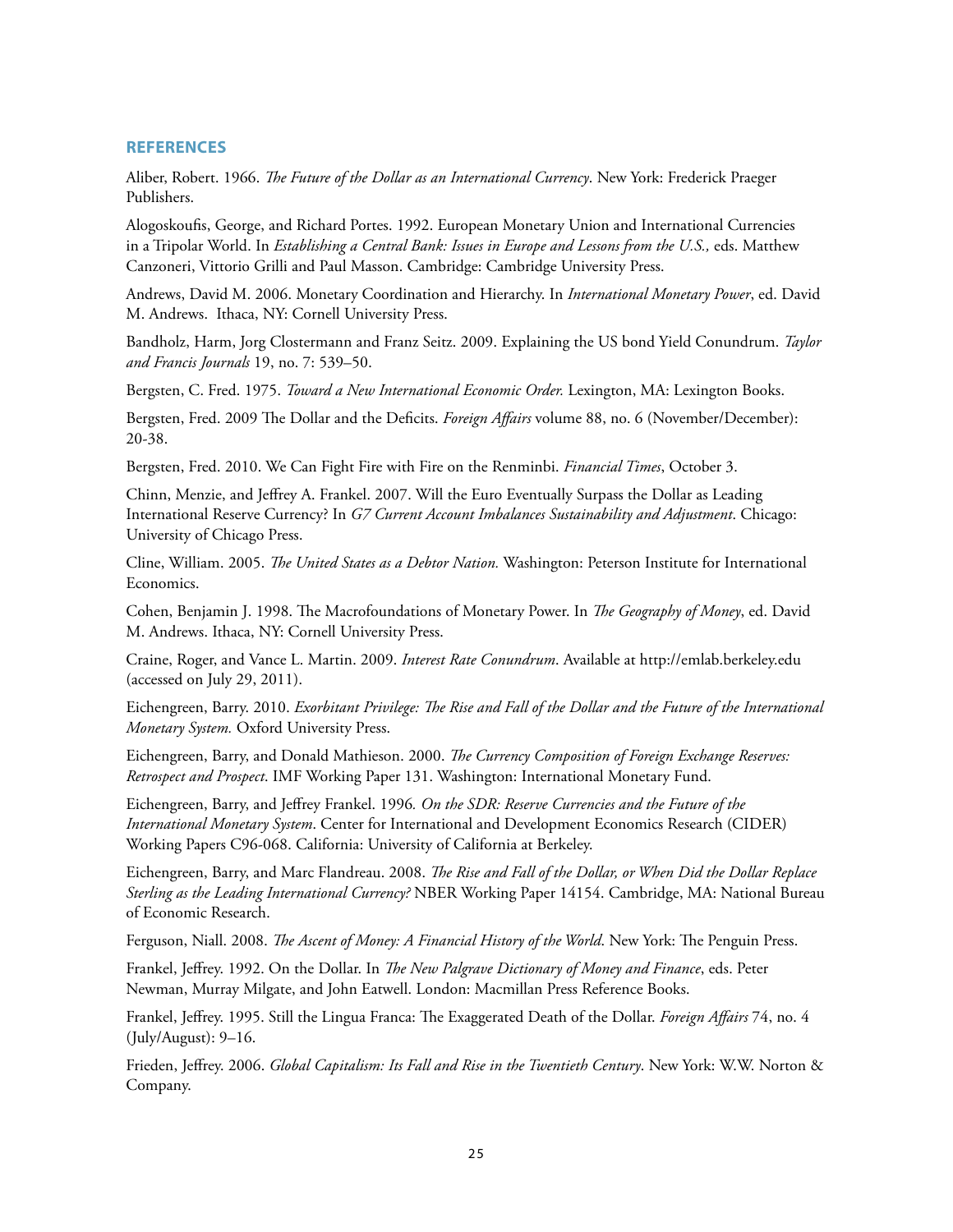Goodhart, Charles A. E. 1995. *The Central Bank and the Financial System*. Cambridge, MA: MIT Press.

Helleiner, Eric. 2006. Monetary Coordination and Hierarchy. In *International Monetary Power*. ed. David M. Andrews. Ithaca, NY: Cornell University Press.

Kenen, Peter. 1983. *The Role of the Dollar as an International Currency*. Occasional Papers no. 13. New York: Group of Thirty.

Kindleberger, Charles. 1981. *International Money*. London: George Allen & Unwin.

Kindleberger, Charles. 1985. The Dollar Yesterday, Today and Tomorrow. *Banca Nazionale de Lavoro Quarterly Review* 38 (December): 295–308.

Krugman, Paul. 1984. The International Role of the Dollar: Theory and Prospect. In *Exchange Rate Theory and Practice*, eds. John F.O. Bilson and Richard C. Marston. Chicago: University of Chicago Press.

Lindert, Peter. 1969. *Key Currencies and Gold*. Princeton, NJ: Princeton University.

Lardy, Nicholas R. 2007. China: Rebalancing Economic Growth. In *The China Balance Sheet in 2007 and Beyond,* ed. C. Fred Bergsten, Nicholas R. Lardy, Bates Gill, and Derek Mitchell. Washington: Center for Strategic and International Studies and Peterson Institute for International Economics.

Matsuyama, Kiminori, Nobuhiro Kiyotaki, and Akihiko Matsui. 1993. Toward a Theory of International Currency. *Review of Economic Studies* 60 (April): 283–307.

McKinnon, Ronald. 1979. *Money in International Exchange*. New York: Oxford University Press.

Ocampo, José Antonio. 2010. Building an SDR-Based Global Reserve System. *Journal of Globalization and Development* 1, no. 2: article 14.

Portes, Richard, and Helene Rey. 1998. *The Emergence of the Euro as an International Currency.* NBER Working Paper 6424. Cambridge, MA: National Bureau of Economic Research.

Reinhart, Carmen M. 2010. *This Time is Different Chartbook: Country Histories on Debt, Default, and Financial Crises*. NBER Working Paper no. 15815. Cambridge, MA: National Bureau of Economic Research.

Rey, Helene. 2001. International Trade and Currency Exchange. *Review of Economic Studies* 68 no. 2 (April): 443–64.

Schenk, Catherine R. 2010a. *The Decline of Sterling Managing the Retreat of an International Currency, 1945-1992*. New York: Cambridge University Press.

Schenk, Catherine R. 2010b. How Have Multiple Reserve Currencies Functioned in the Past? Why Were the Rules-Based Adjustment Indicator and the Stabilisation Account Abandoned in the Past? Paper prepared for seminar on the International Monetary System: Old and New Debates, sponsored by the Reinventing Bretton Woods Committee, Paris, December. Available at http://imsreform.org/reserve/pdf/schenk.pdf (accessed on April 28, 2011).

Stiglitz, Joseph. 2009. Emerging Thinking on Global Issues. United Nations University series supported by the Office of the President of the 63rd session of the United Nations General Assembly. Available at www. unmultimedia.org/tv/unifeed/d/9460.html (accessed on June 9, 2011).

Strange, Susan. 1987. Presistent Myth of Lost Hegemony. *International Organization* 41, no. 4, (Autumn): 551–74.

Subramanian, Arvind. 2011 (forthcoming). *Eclipse: Living in the Shadow of China's Economic Dominance.* Washington: Peterson Institute for International Economics.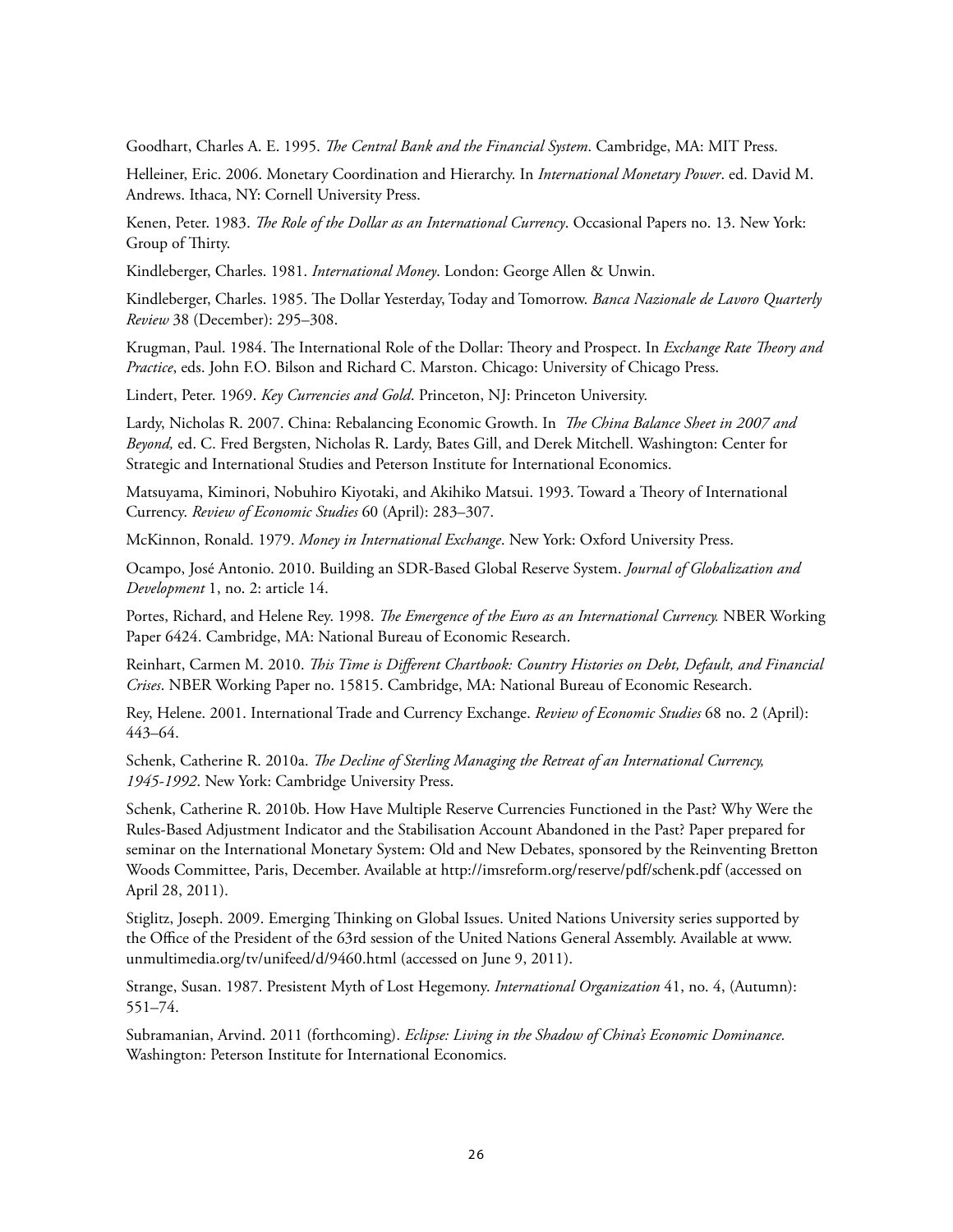Triffin, Robert. 1961. *Gold and the Dollar Crisis: The Future of Convertibility*. New Haven, CT: Yale University Press.

Truman, Edwin, 2007, "Comment on Will the Euro Surpass the Dollar as International Reserve Currency?" By Menzie Chinn and Jeffrey A. Frankel (2007). In *G7 Current Account Imbalances: Sustainability and Adjustment* ed. Richard H. Clarida. Chicago: University of Chicago Press. (pages 322-335).

Warnock, Frank, and Veronica Cacdac Warnock. 2009. International Capital Flows and U.S. Interest Rates. *Journal of International Money and Finance* 28: 903–19*.* 

Williamson, John. 2009. *Understanding Special Drawing Rights (SDRs)*. Policy Briefs in International Economics 09-11. Washington: Peterson Institute for International Economics.

Yongding, Yu. 2010. Witness to Financial Imbalances: A Double Surplus, the Yuan Exchange Rate and the Dollar Trap. *International Economic Review* 3.

*Copyright © 2011 by the Peterson Institute for International Economics. All rights reserved. No part of this working paper may be reproduced or utilized in any form or by any means, electronic or mechanical, including photocopying, recording, or by information storage or retrieval system, without permission from the Institute.*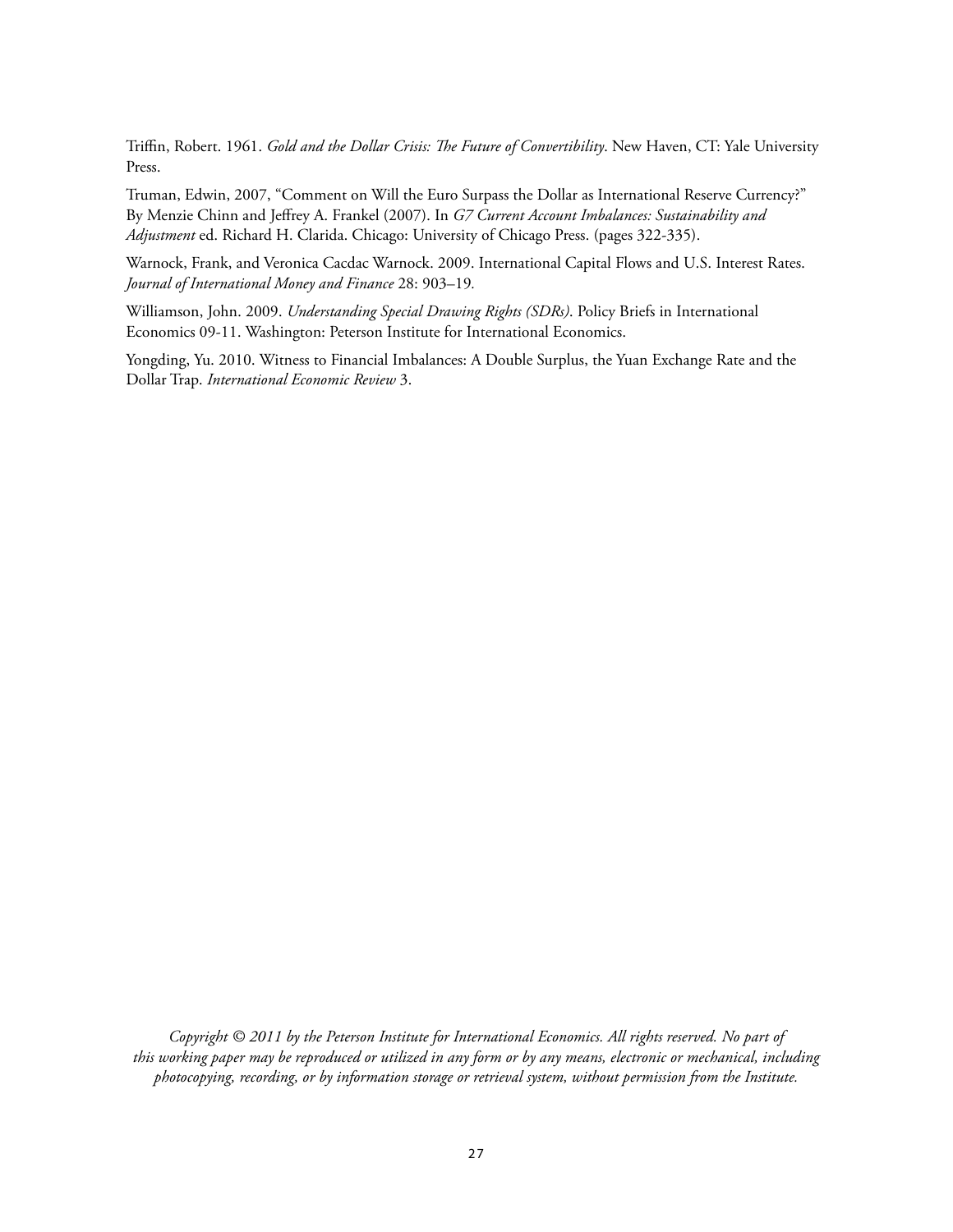| <b>Function</b>                                                                                                        | Use by<br>governments                              | Use by<br>private agents                                                                                                                                                                                          | <b>Desirable</b><br>prerequisites<br>of/in country issuing<br>reserve currency                                                                     |  |  |
|------------------------------------------------------------------------------------------------------------------------|----------------------------------------------------|-------------------------------------------------------------------------------------------------------------------------------------------------------------------------------------------------------------------|----------------------------------------------------------------------------------------------------------------------------------------------------|--|--|
| Store of<br>value (allows<br>transactions to<br>be conducted<br>over long<br>periods and<br>geographical<br>distances) | International<br>reserves                          | Foreign currencies<br>become substitutes<br>for a domestic<br>currency because<br>the latter is prone to<br>inflation and volatility.<br>In the extreme.<br>foreign currencies can<br>even become legal<br>tender | Low and stable<br>inflation; relatively<br>strong and stable<br>currency; financial<br>markets that are deep,<br>liquid, and open to<br>foreigners |  |  |
| Medium of<br>exchange<br>(avoids<br>inefficiencies<br>of barter)                                                       | Vehicle<br>for foreign<br>exchange<br>intervention | Means of payment.<br>Invoicing trade and<br>financial transactions                                                                                                                                                | Large global share<br>of output, trade, and<br>finance; financial<br>markets that are deep,<br>liquid, and open to<br>foreigners                   |  |  |
| Unit of account<br>(facilitates<br>valuation and<br>calculation)                                                       | Anchor for<br>pegging local<br>currency            | Denominating<br>trade and financial<br>transactions                                                                                                                                                               | Large global share<br>of output, trade, and<br>finance                                                                                             |  |  |

# **Table 1 Roles of an international currency**

*Sources:* Adapted from Kenen (1983) and Ferguson (2008).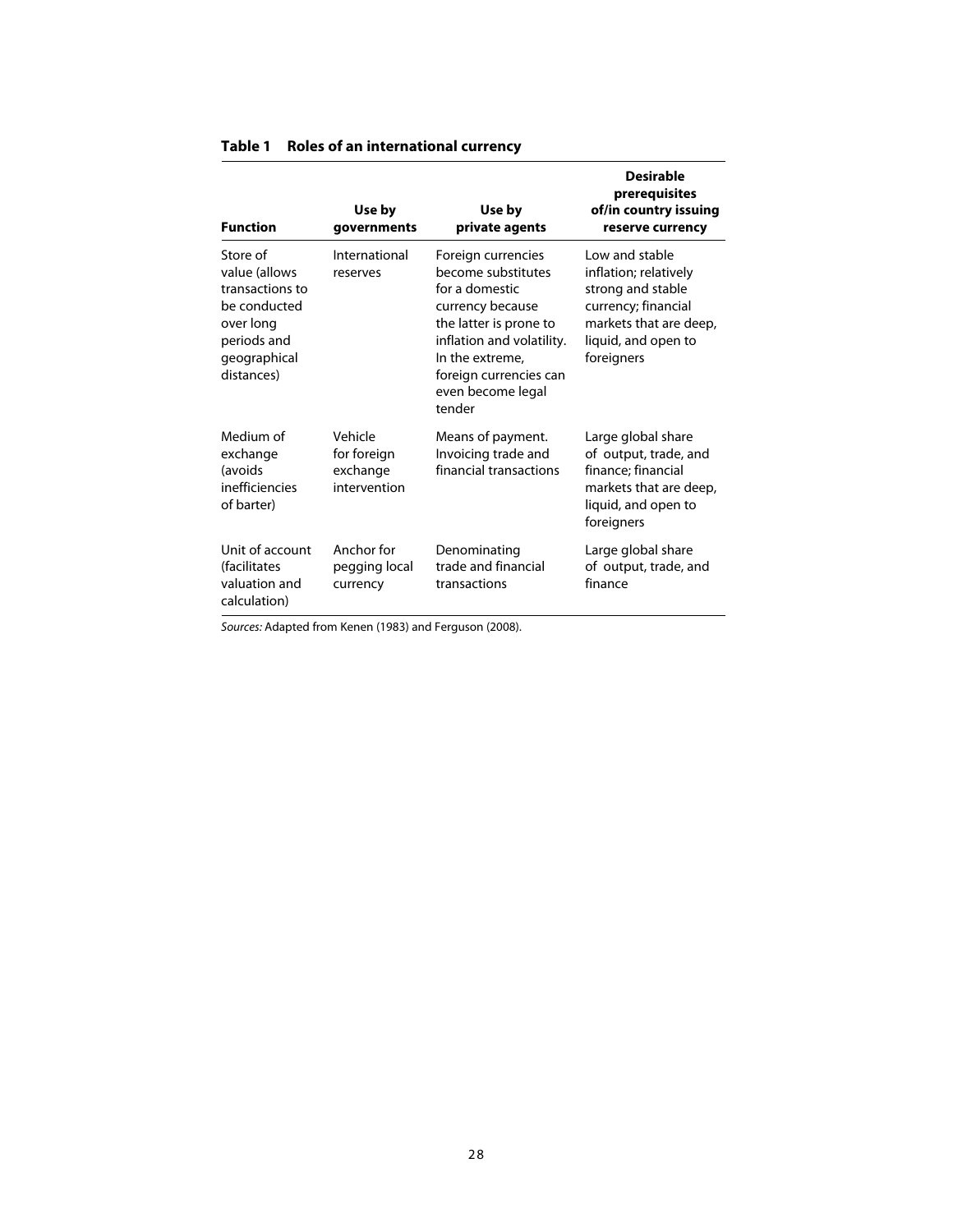|                                         | Reserve shares based on all reserves <sup>b</sup> |                                      |                                                    | Reserve shares based on allocated reserves <sup>c</sup> |                    |                                      |                                                           |                               |
|-----------------------------------------|---------------------------------------------------|--------------------------------------|----------------------------------------------------|---------------------------------------------------------|--------------------|--------------------------------------|-----------------------------------------------------------|-------------------------------|
| Variable <sup>a</sup>                   | 1                                                 | $\overline{2}$                       | 3                                                  | 4                                                       | 5                  | 6                                    | 7                                                         | 8                             |
| Constant                                | $-6.03$<br>$-9.14$                                | $-6.18$<br>$-9.46$                   | $-6.19$<br>$-9.46$                                 | $-6.19$<br>$-9.31$                                      | $-5.75$<br>$-8.36$ | $-5.89$<br>$-8.54$                   | $-5.90$<br>$-8.57$                                        | $-5.90$<br>$-8.43$            |
| Share in world GDP                      | 11.37<br>3.58                                     | 12.87<br>4.52                        | 12.67<br>4.42                                      | 12.67<br>4.35                                           | 13.85<br>3.61      | 15.24<br>4.24                        | 14.99<br>4.09                                             | 14.99<br>4.02                 |
| Share in world trade                    | 22.13<br>4.32                                     | 20.84<br>4.18                        | 20.56<br>4.08                                      | 20.56<br>4.01                                           | 21.95<br>4.14      | 20.76<br>3.92                        | 20.39<br>3.83                                             | 20.39<br>3.77                 |
| Share in world's net<br>capital surplus | 1.18<br>1.37                                      | 1.38<br>1.77                         | 1.74<br>2.10                                       | 1.74<br>2.07                                            | 1.08<br>1.09       | 1.26<br>1.31                         | 1.73<br>1.77                                              | 1.73<br>1.74                  |
| Dummy for US in 2009                    |                                                   |                                      |                                                    | 1.19<br>3.23                                            |                    |                                      |                                                           | 1.57<br>3.79                  |
| $R^2$                                   | 0.62                                              | 0.67                                 | 0.66                                               | 0.67                                                    | 0.63               | 0.67                                 | 0.67                                                      | 0.68                          |
| Number of observations                  | 33                                                | 32                                   | 31                                                 | 32                                                      | 33                 | 32                                   | 31                                                        | 32                            |
| Description of sample                   | All<br>countries                                  | <b>Excludes</b><br><b>UK in 1958</b> | Excludes<br><b>UK in 1958</b><br>and US<br>in 2009 | Excludes<br><b>UK in 1958</b>                           | All<br>countries   | <b>Excludes</b><br><b>UK in 1958</b> | <b>Excludes</b><br><b>UK in 1958</b><br>and US<br>in 2009 | Excludes<br><b>UK in 1958</b> |

#### **Table 2 Determinants of reserves, 1899–2009**

a. The dependent variable is logistic of the share of a currency in world reserves. The dependent variable relates to currencies, while the right-hand-side variables relate to countries issuing the currencies. The *t*-statistics are reported in italics below the coefficients.

b. The denominator in this calculation is the total of reserve holdings even if the currencies are not of accountable denomination.

c. The denominator in this calculation is the total of those reserves whose currency denomination can be identified.

*Source:* Author's calculations.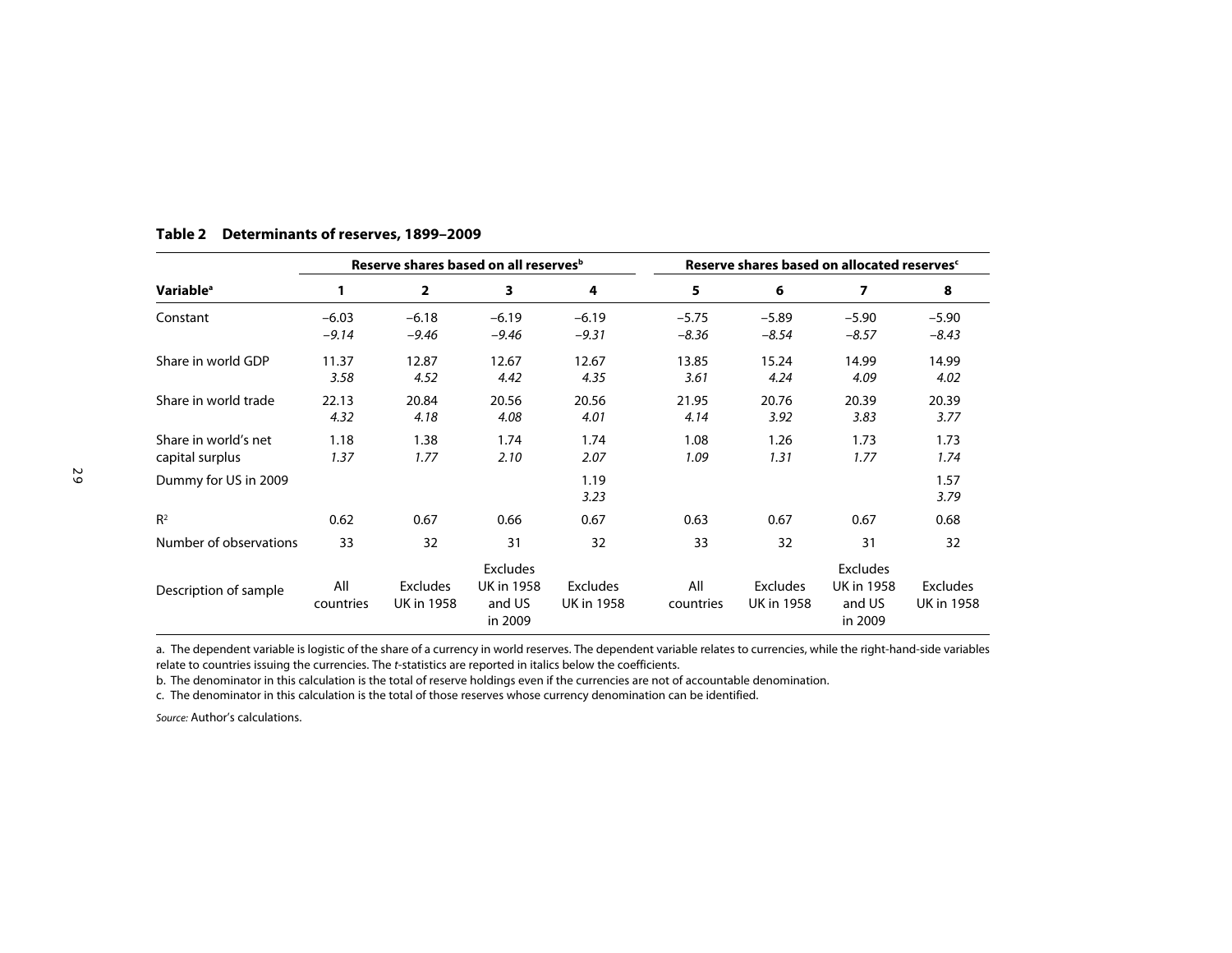

#### **Figure 3.1 Holdings of reserve currencies, 1899–2009 Figure 1**

Notes: Holdings are expressed as share of a currency in global holdings of foreign exchange reserves. Part of the foreign exchange reserves cannot be assigned to particular currencies, so the share is expressed in terms of total holdings that can be so assigned.

Sources: Eichengreen and Flandreau (2008); Lindert (1969); Kennedy (1989); Triffin (1961); and International Monetary Fund, Currency Composition of Official Foreign Exchange Reserves (IMF COFER) database.

# $\sim$  After the establishment of the Bretton Woods system in 1945, the dollar system in 1945, the dollar system in 1945, the dollar system in 1945, the dollar system in 1945, the dollar system in 1945, the dollar system in was the de facto reserve asset (even though all currencies were still denominated **Figure 2 Association between reserve currency and GDP, 1899–2009**



logistic of share of currency in world reserve holdings

FFr = French franc; DM = Deutsche mark;  $US = US$  dollar; ¥ = Japanese yen; £ = UK sterling

**58** eclipse: living in the shadow of china's economic dominance Notes: The logistic of a variable is defined as log (share / (1-share)), where share is the share of a currency in world official reserves of foreign exchange. Data points in this figure capture the conditional relationship between the share of reserve holdings and the share of a currency's country in world GDP. Each data point also shows the relevant year. The data correspond to the specification in column 2 of table 3A.1.

*Sources:* Data are from Eichengreen and Flandreau (2008); Lindert (1969); Triffin (1961); and International Monetary Fund, Currency Composition of Official Foreign Exchange Reserves (IMF COFER) database.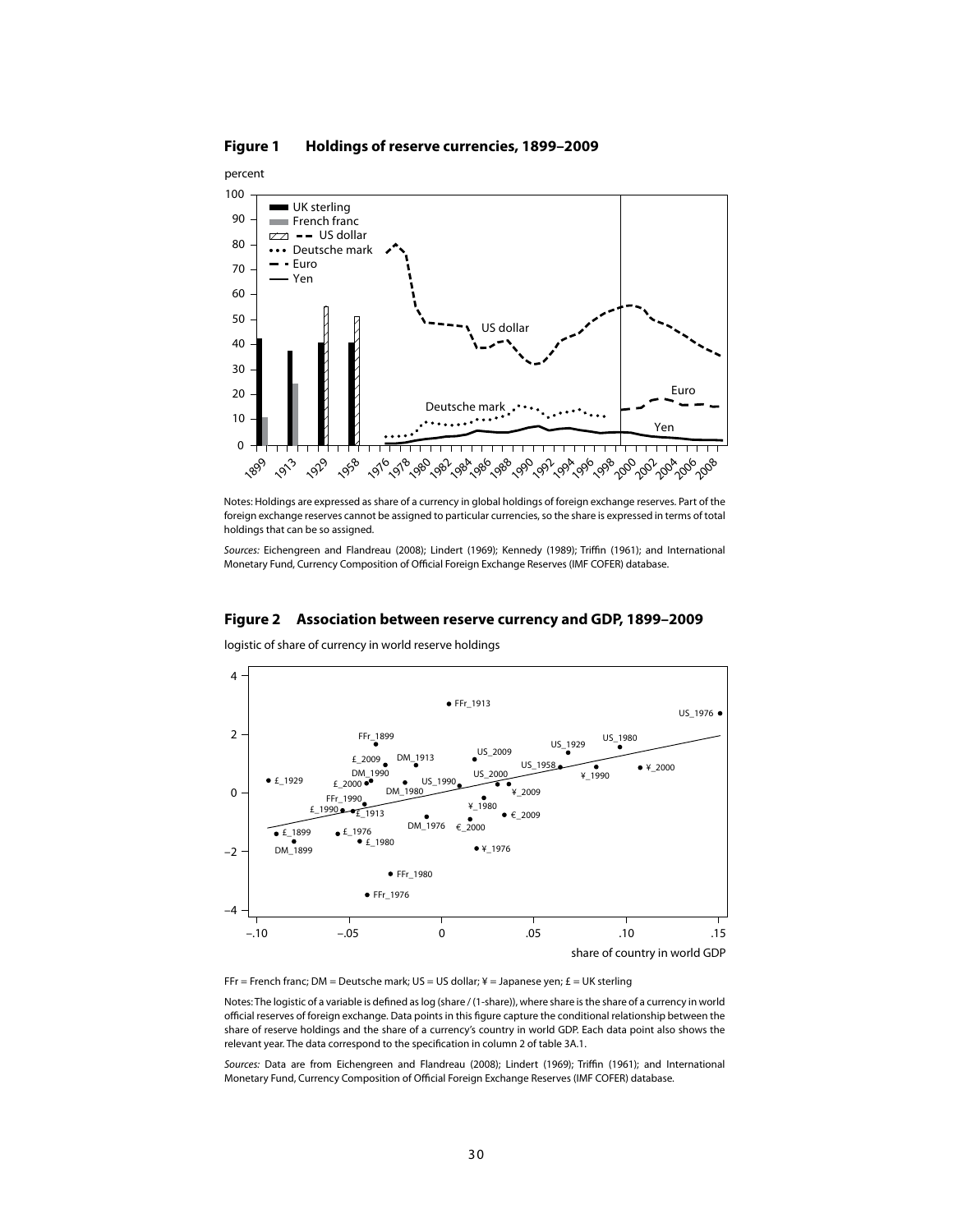# **Figure 3 Association between reserve currency and trade, 1899–2009**

logistic of share of currency in world reserve holdings



FFr = French franc; DM = Deutsche mark; US = US dollar;  $4 =$  Japanese yen;  $f = UK$  sterling

Notes: Data points in this figure capture the conditional relationship between the share of reserve holdings of a currency and the share of the country issuing the currency in world trade. Each data point also shows the relevant year. The data correspond to the specification in column 2 of table 3A.1.

*Sources:* Data are from Eichengreen and Flandreau (2008); Lindert (1969); Triffin (1961); and International Monetary Fund, Currency Composition of Official Foreign Exchange Reserves (IMF COFER) database.

# Figure 4 Association between reserve currency and net creditor **is only in the last decade that the US has been punching above its weight. The US has been punching above its weight. The US has been punching above its weight. The US has been punching above its weight. The US has been p**



 $\mathbf{r}$  to 3A.1 to 3A.3 show the relationship between reserve currencies and  $\mathbf{r}$ 

FFr = French franc; DM = Deutsche mark; US = US dollar; ¥ = Japanese yen; £ = UK sterling

Notes: Data points in this figure capture the conditional relationship between the share of reserve holdings and world's net exports of capital. Each data point also shows the relevant year. The data correspond to the specification in column 2 of table 3A.1.

*Sources:* Data are from Eichengreen and Flandreau (2008); Lindert (1969); Triffin (1961); and International Monetary Fund, Currency Composition of Official Foreign Exchange Reserves (IMF COFER) database.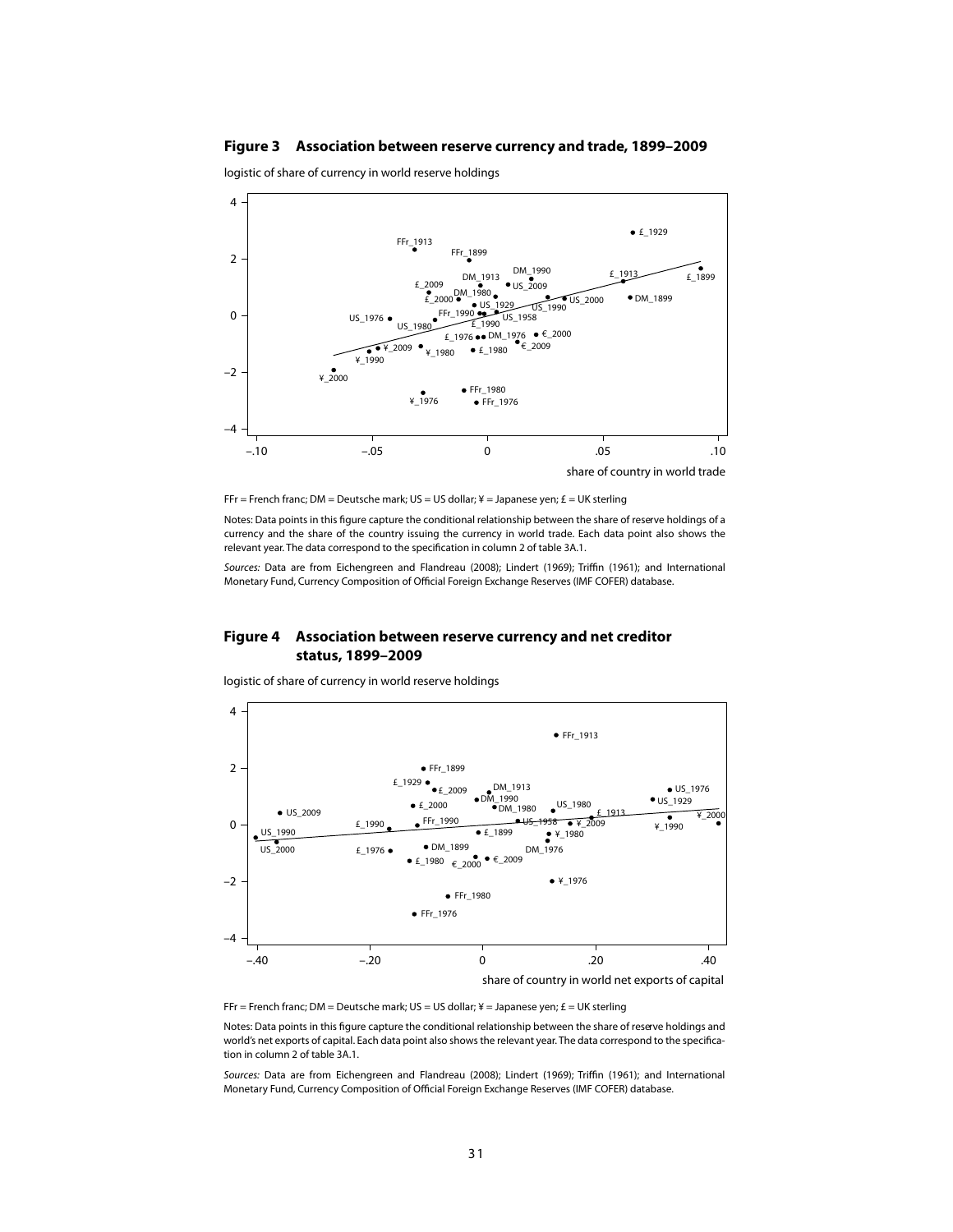

**Figure 5 Economic dominance index from 1870-2010 for the top three countries under the convergence scenario using reserve currency weights**

Notes: This index is a weighted average of the share of a country in world GDP, trade, and world net exports of capital. The index ranges from 0 to 100 percent (for creditors) but could assume negative values for net debtors. The weights for this figure are 0.6 for trade; 0.35 for GDP (split equally between GDP measured at market and purchasing power parity exchange rates, respectively) and 0.05 for net exports of capital. These weights are based on the coefficients in table 2 (for details see Subramanian, 2011).